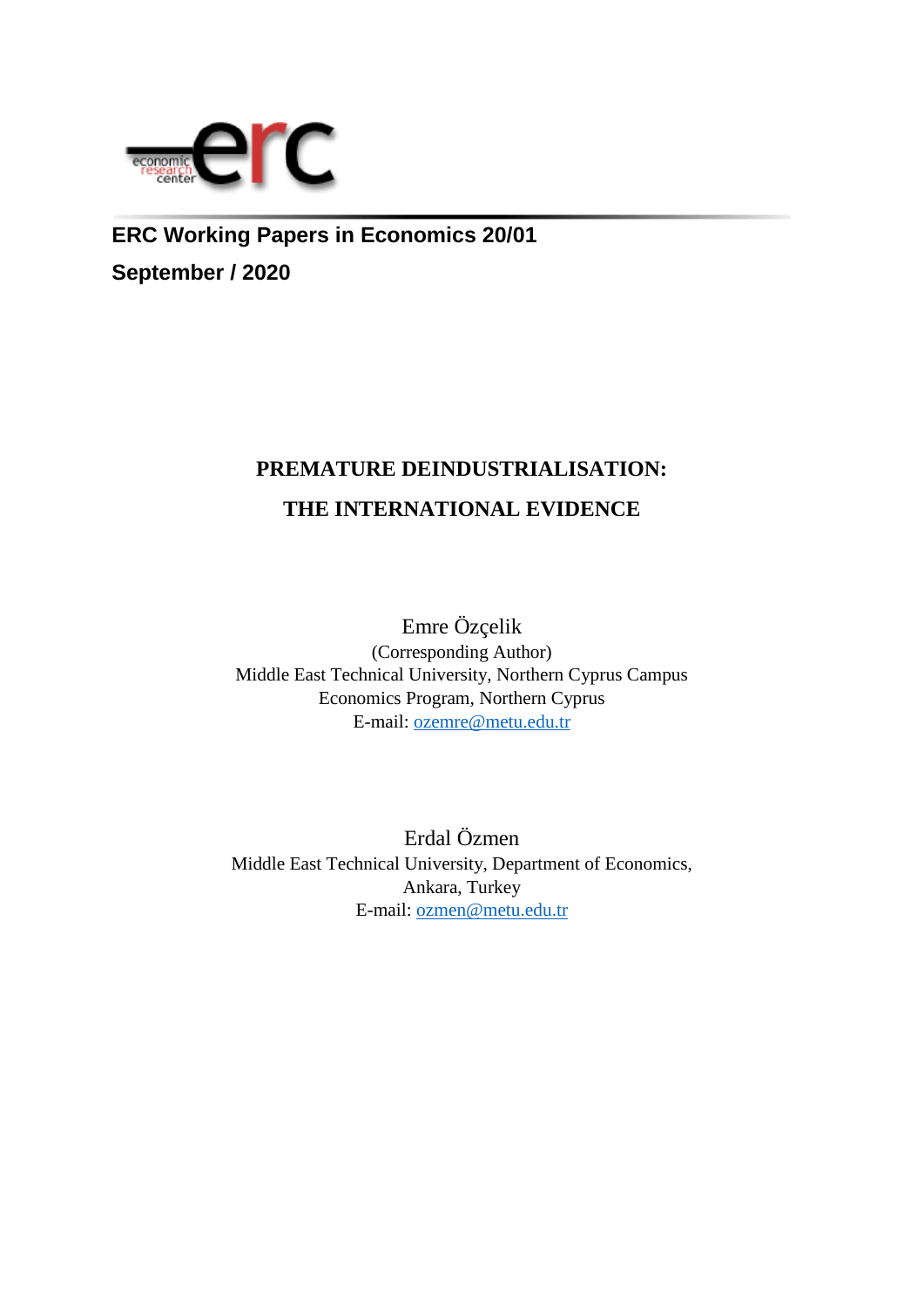## **PREMATURE DEINDUSTRIALISATION: THE INTERNATIONAL EVIDENCE**

Emre Özçelik (Corresponding Author) Middle East Technical University, Northern Cyprus Campus Economics Program, Northern Cyprus E-mail: ozemre@metu.edu.tr

Erdal Özmen Middle East Technical University, Department of Economics, Ankara, Turkey E-mail: ozmen@metu.edu.tr

#### **ABSTRACT**

We investigate patterns and globalisation-related causes of premature deindustrialisation (PD) using a large panel of advanced (AE), emerging (EME) and developing (DE) economies. We find that, PD tends to be the case for all EME and DE, except E. Asian countries. African countries appear to be hit worst by PD. Globalisation-related determinants of PD vary across country groups. Higher trade openness leads to deindustrialisation in DE. Trade openness, however, enhances dependent industrialisation in Latin American countries and the 'factory economies' of E. Asia, which have stronger linkages to global value chains. It is our contention that development possibilities can be expanded by aiming at higher technology activities and more intense forward-linkages to global value chains. Our findings suggest that such strategic industrial policies at the levels of EME and DE have the potential to generate growth convergence at international level. It is our contention that development possibilities can be expanded by aiming at more intense linkages to global value chains, but proactive industrial policies at the levels of EME and DE are required to achieve such expansion.

*Key words:* Developing Economies; Emerging Market Economies; Global Value Chains, Growth, Industrial Policy; Premature Deindustrialisation.

*JEL Classifications:* L60, O10, O14.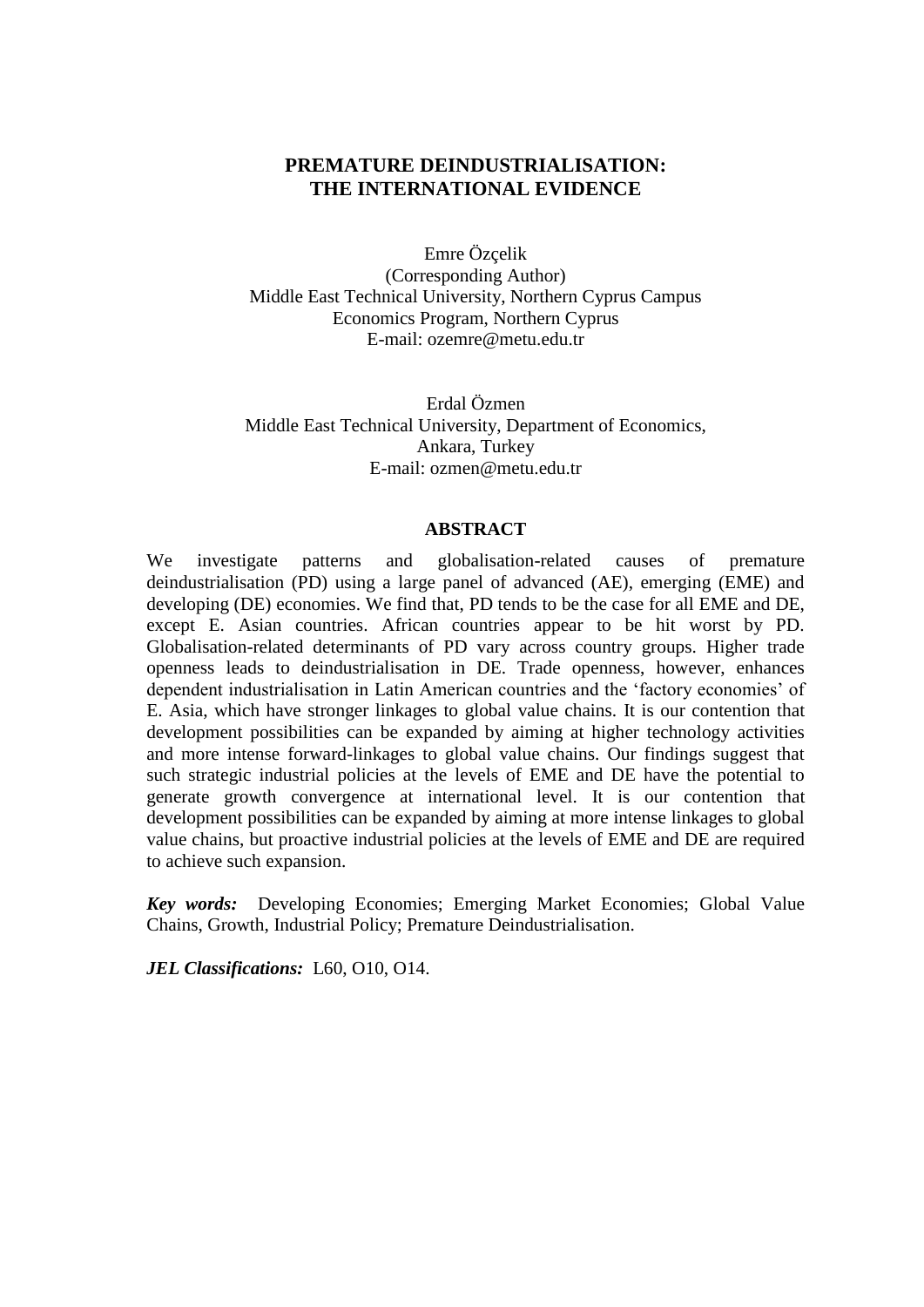## **I. INTRODUCTION**

The adjectives 'developed' and 'industrialised' were often used synonymously during especially at the earlier decades of the development literature. This prevalent convention was based on the observation that developed countries were generally characterized by more 'advanced' degrees of industrialisation, relative to the 'backward' economies of the less-developed countries. As compared to agriculture and services, manufacturing industry was considered the most dynamic sector in terms of generating new technologies and employment, along with its tradable products that could promote the growth of wider and stronger networks of 'backward and forward linkages'. It was Albert O. Hirschman who first drew attention to the centrality of such industrial linkages in development processes (Hirschman, 1958, 1992). In general, 'industrialisation' has been understood as one of the most decisive factors of economic development for both the advanced (AE), developing (DE) and emerging market (EME) economies. This is, indeed, consistent with the pioneering contributions by Nicholas Kaldor, who argued that "manufacturing is the engine of growth" both in advanced (Kaldor, 1966) and developing (Kaldor, 1967) countries.

It has been often postulated that there is a 'hump-shaped' (i.e., inverted-U) relationship between 'real GDP per capita' (RGDP\_pc, measured on the horizontal axis) and 'manufacturing value-added share in GDP' (MVA, measured on the vertical axis). The share of manufacturing industry in the economy tends to rise at earlier stages of economic development and fall at later stages. In accordance with this hypothesis, the MVA declined steadily in the bulk of advanced economies (AE) during their later stages of development. This stylised fact, which is often called 'deindustrialisation', is consistent with the earlier contributions of Kaldor (1963) and Kuznets (1971), who suggested that the largest weights of output and employment shift first from agriculture to industry, and then from industry to services during the course of economic development. Such shifts are also suggested by more recent studies on AE (Rowthorn and Coutts, 2013; Jorgenson and Timmer, 2011). According to this historical developmental dynamics, there had been a two-step structural-change tendency in the developmental paths of the AE, which experienced deindustrialisation after a certain period of industrialisation. Findings of recent studies indicate that the same developmental dynamics applies also to developing and emerging market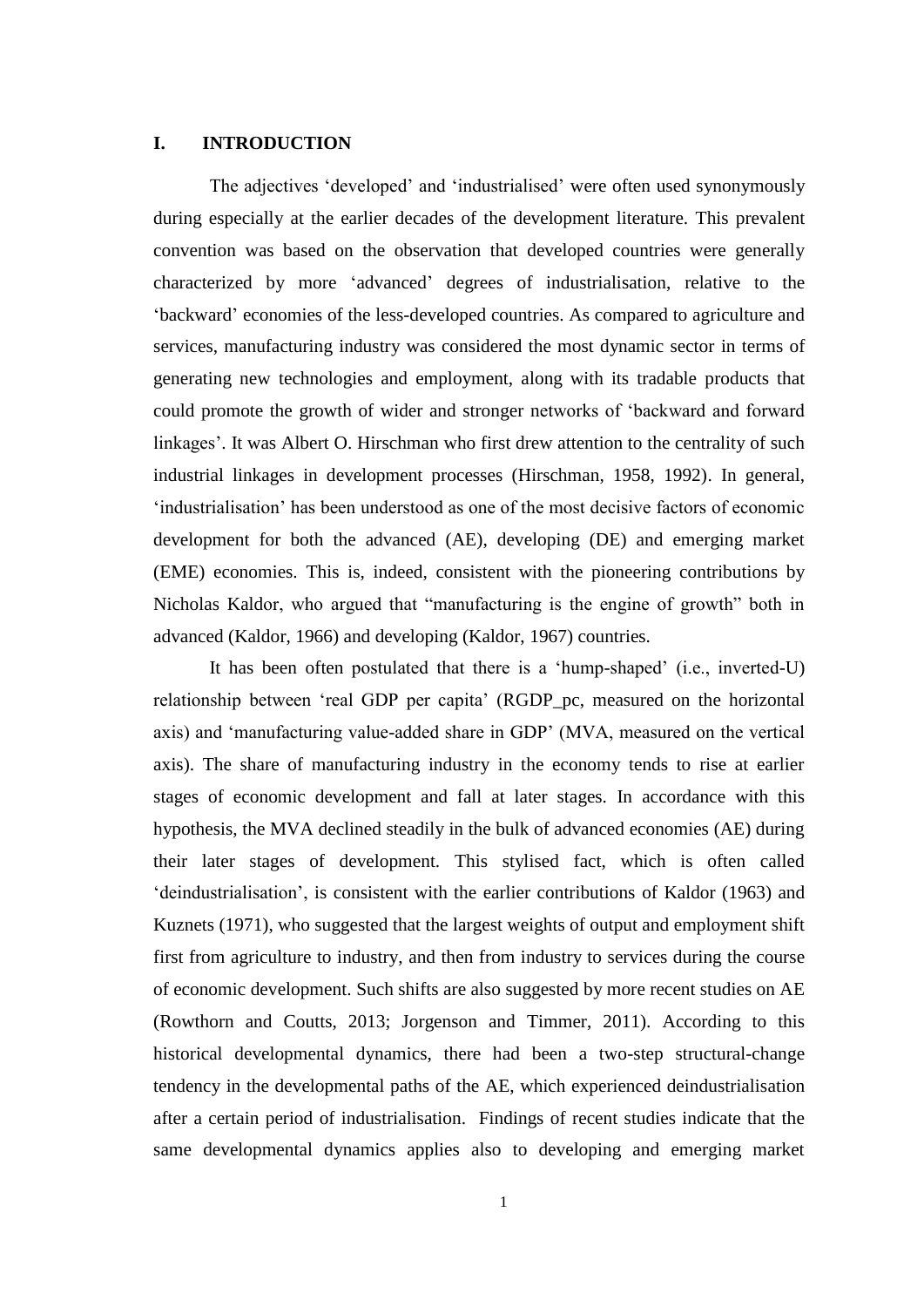economies (DE and EME), yet with an important difference: Deindustrialisation in DE and EME tends to start at much lower levels of real per-capita income than the ones that were previously observed in the AE. Consequently, the cases of DE and EME have been defined as 'premature' deindustrialisation (Palma, 2005; Dasgupta and Singh, 2006), as contrasted to the more 'mature' experiences of the AE, whose deindustrialisation had started after reaching much higher levels of real per-capita income. Indeed, recent empirical studies have demonstrated that the per-capita income levels at the turning point of the manufacturing employment shares (UNIDO, 2013; Rodrik, 2016), value-added shares (Timmer, et al. 2015) or both (Haraguchi *et al*. 2017) are much lower in the case of DE and/or EME, as compared to the earlier experiences of the AE. If the manufacturing industry is the engine of growth *à la* Kaldor, 'premature deindustrialisation' (PD) can potentially lead to 'divergence' of incomes between DE/EME and AE, as opposed to the 'convergence' thesis of the conventional growth literature.

The growing literature on PD in DE and EME often considers the rising percapita real income as the main driver of PD. However, studies that focus specifically on the other empirical determinants of PD in DE and EME are relatively few. For instance, economic globalization, as indicated by the increasing degrees of 'trade openness' and 'financial openness', can be a major cause of this process (Rodrik, 2016). In the same vein, Palma (2005 and 2014) argue that a variant of the 'Dutch disease', which arises from higher financial openness leading to massive foreign capital inflows, is also an important determinant of PD.

This article contributes to the literature by addressing two main research questions. Which country groups exhibit premature deindustrialisation (PD)? How does economic globalisation affect deindustrialisation across country groups? Therefore, the article has a compact focus on: i) the inverted-U shaped relationship between real GDP per capita and the share of manufacturing value-added in GDP, and ii) the effects of globalisation-related variables (i.e., trade openness and financial integration) on the manufacturing industry. The theme of the article is extended by also discussing the roles of global value chains (GVC) and the 'financial version' of the Dutch disease.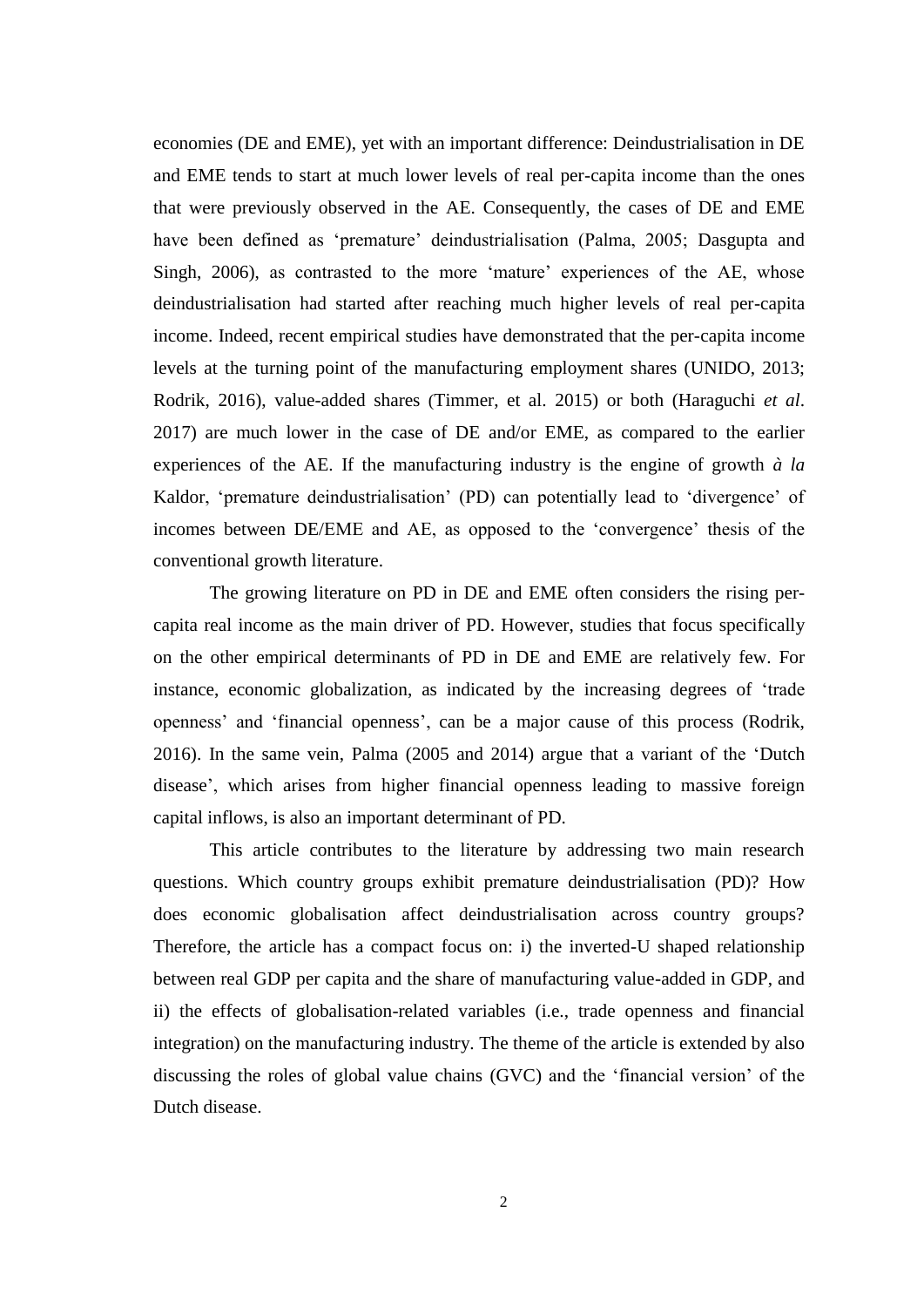The plan of the rest of paper is as follows. Section II provides a brief review of the related literature. In section III, we present some stylised facts of deindustrialisation in different country groups. This section provides also estimates of real GDP per capita (RGDP\_pc) at the peak 'manufacturing value-added shares in GDP (MVA) in terms of the most recent data. Section IV presents our estimation results for the determinants of PD in different country groups. Policy implications of the findings and connections with the literature are discussed within the context of concluding remarks in Section IV.

## **II. A BRIEF REVIEW OF THE LITERATURE**

The crucial importance of 'industrialisation' and manufacturing industry for growth is convincingly stated by the pioneering studies by Kaldor (1966, 1967). An excellent review of Kaldor's contributions to development economics is provided by Targetti (2005). More recent studies, such as Szirmai (2012), Szirmai and Verspagen (2015), Tregenna (2015), Haraguchi *et al*. (2017) and Hauge and Chang (2019) support the above-mentioned Kaldorian argument, which is sometimes referred to as Kaldor's first law of growth. Similarly, Foster-McGregor *et al*. (2015) argue that the capability of countries to sustain high growth depends critically on the share of manufacturing in GDP, along with the sectoral diversification of production. Manufacturing industry has also been analysed as the main 'escalator' for developing economies, as it is a technologically dynamic sector with tradable products that exhibit unconditional labour-productivity convergence (Rodrik, 2013). According to Felipe et al. (2019), the unconditional convergence involves both technological changes at the national level and globalisation induced by ınternationalisation of supply chains. Manufacturing, not only remains the driver of innovation, technological development and productivity growth but also the main source of the productivity of many services through imported technology from the manufacturing sector (Hauge and Chang, 2019). In a similar vein, manufacturing "which is subject to increasing returns to scale (Kaldor –Verdoorn Law), and continuously upgrades from low to medium to high tech activities, continues to grow both in size and productivity driving the catch-up dynamics in other sectors raising overall productivity and hence growth in the economy" (Aggarwal, 2019, p.4). Furthermore,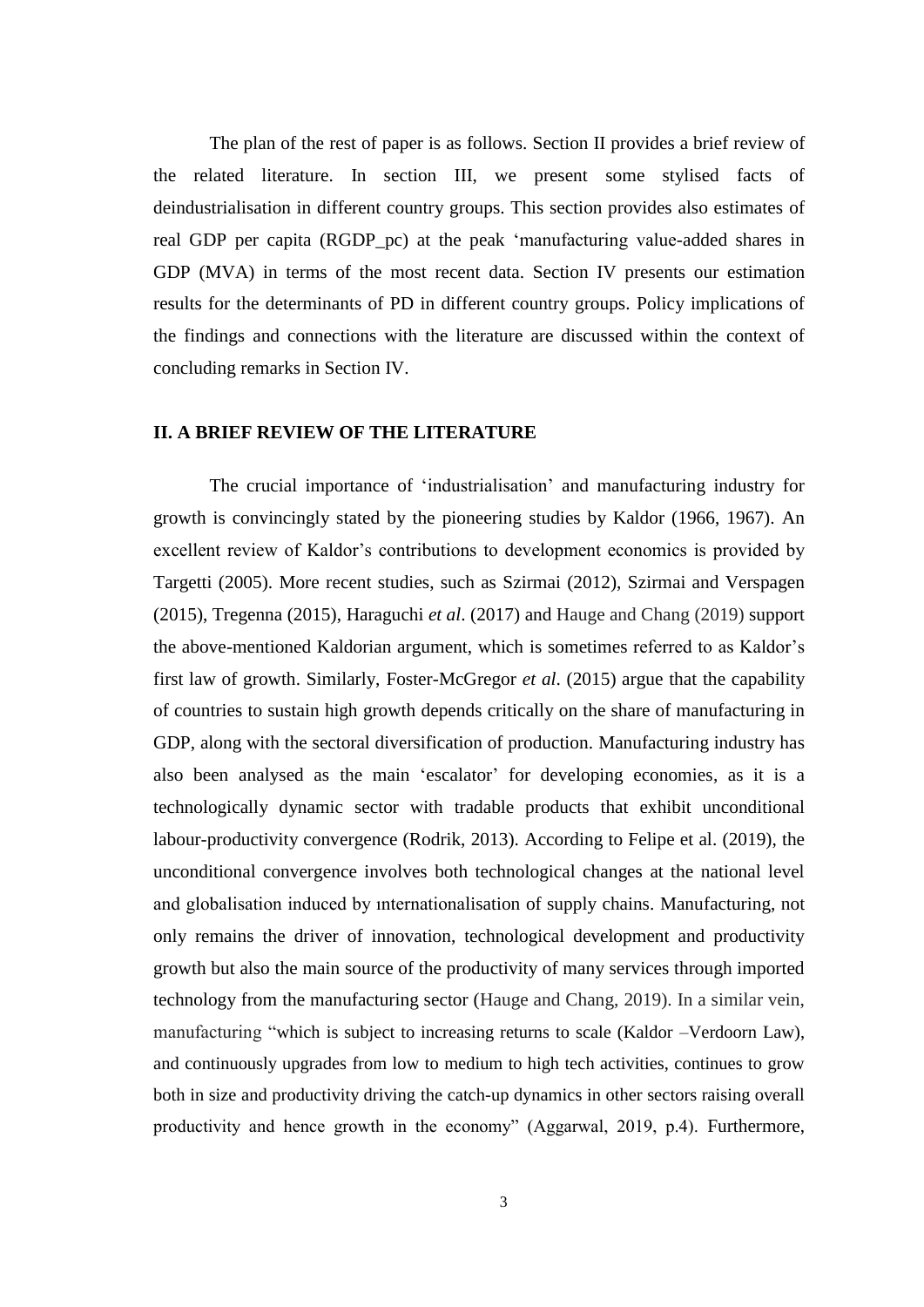development of the manufacturing industry fosters economic growth along with democratisation (Rodrik, 2016).

Recent empirical studies have demonstrated that the per-capita income levels at the turning point of the manufacturing employment shares (UNIDO, 2013; Rodrik, 2016; Felipe et al. 2019), value-added shares (Timmer, et al. 2015) or both (Haraguchi *et al*. 2017; van Neus, 2018) are much lower in the case of DE and/or EME, as compared to the earlier experiences of the AE. If the manufacturing industry is the engine of growth *à la* Kaldor, 'premature deindustrialisation' (PD) can potentially lead to 'divergence' of incomes between DE/EME and AE, as opposed to the 'convergence' thesis of the conventional growth literature.

There is a vast and growing literature on PD in DE and EME. However, studies that explicitly focus specifically on the empirical determinants of PD are relatively few. The bulk of the literature considers the per-capita real income as the main driver of PD. Economic globalization, for instance, as indicated by the increasing degrees of trade and financial openness, can be a major cause of this process (Rodrik, 2016). Financialisation and real exchange rate appreciation (Tregenna, 2015) can also be considered potentially important determinants. In the same vein, Palma (2005, 2014) argue that, a variant of the 'Dutch disease', which arises from higher financial openness leading to massive foreign capital inflows, is also an important determinant of PD<sup>1</sup>. The recent results by Benigno et al. (2015) and Teimouri and Zietz (2018), suggesting that capital and labour shifts out of the manufacturing sector during episodes of large capital inflows, provide a strong support to Palma (2005, 2014).

Alongside the tendencies for PD in the developing world in recent decades, the world economy has also witnessed increasingly higher degrees of globalisation of production and trade. Production of final products has been sliced up into different stages and productive tasks have been distributed among different countries. This process, which is often called 'global value chains' (GVC), leads countries to become

 $\overline{a}$ 

<sup>&</sup>lt;sup>1</sup> Palma (2005, 2014) argue that the 'Dutch disease' may better be interpreted, not only in the conventional 'resource curse' context, but also in a broader framework that contains the effects of trade liberalisation and financialisation. This broader interpretation of the 'Dutch disease' may be considered as complementary to Tregenna (2015), who also argues that liberalisation in trade and finance has been a cause of PD. In a similar vein, the resource curse by Benigno and Fornaro (2014) does not arise from the discovery of natural resources or due to an exogenous transfer from abroad, but rather because of a period of abundant access to foreign capital.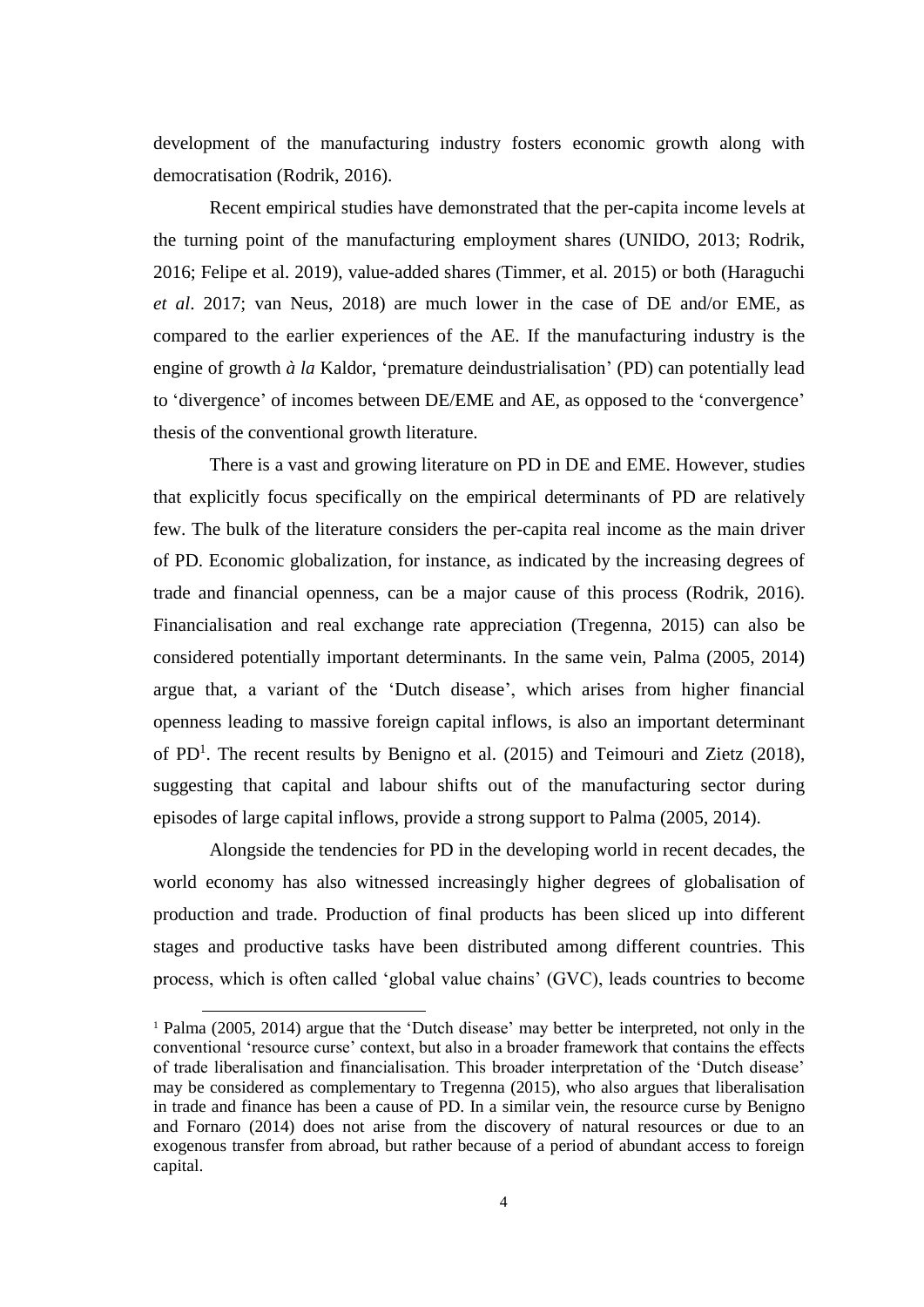more dependent on imported inputs for domestic production and exports (Baldwin and Lopez-Gonzalez, 2014; Johnson, 2015; Ponte et al., 2019; World Bank, 2020). The articles contained in the recent special issue of *International Journal of Emerging Markets* provide important conceptual and empirical insights into the evolution of GVC (Arora and Hartley, 2020). In the context of the GVC process, the international production network has been mainly divided into two: "Headquarter Economies" and "Factory Economies" (Baldwin and Lopez-Gonzalez, 2014). Headquarter economies (AE) produce key components, arrange production networks and offshore labour intensive manufacturing stages to factory economies (EME or DE). Consequently, factory economies (periphery) can industrialise by joining the GVC, but specialise at sectors or production stages determined mainly by the headquarter AE (centre).

## **III. PREMATURE DEINDUSTRIALISATION: SOME STYLISED FACTS**

The average 'manufacturing industry value added share' (MVA, as percentage of GDP) in country groups<sup>2</sup> are plotted in Figure 1 for different time periods<sup>3</sup>. The MVA shows a sharp decline in AE (from 25% in 1960-1979 to 15% in 2000-2013). In contrast to the AE case, MVA increases from around 17% in 1960-1979 to about 25% during the recent decades in the East Asian EME (EME EA). The EME excluding East Asia, however, has experienced a decline (from around 20% to 16%). Latin American countries (LA) have exhibited a similar pattern. Developing economies (DE), most of which are African countries, have tended to stay at very low levels of industrialisation during the four sub-periods, slightly above 10%.

1

<sup>&</sup>lt;sup>2</sup> Table A1 in the Appendix provides the full list of countries and their groups, along with the levels and years of peak MVA (based on 3-year moving averages) and real GDP per capita at the peak for individual countries. Following recent studies, emerging market economies (EME) and advanced economies (AE) are categorized based on the classification by Morgan Stanley Capital International (MSCI). All the other countries are classified as developing economies (DE).

<sup>&</sup>lt;sup>3</sup> The sub-periods are constructed to reflect roughly the dominant trade and financial policies adopted especially by EME and DE: Import-substituting industrialization, trade protectionism, and significant control of international capital flows (1960s and 1970s); the following post-1980 periods that were more or less characterized by trade and financial liberalisation; and the further expansion of international trade and capital movements during the 2000s.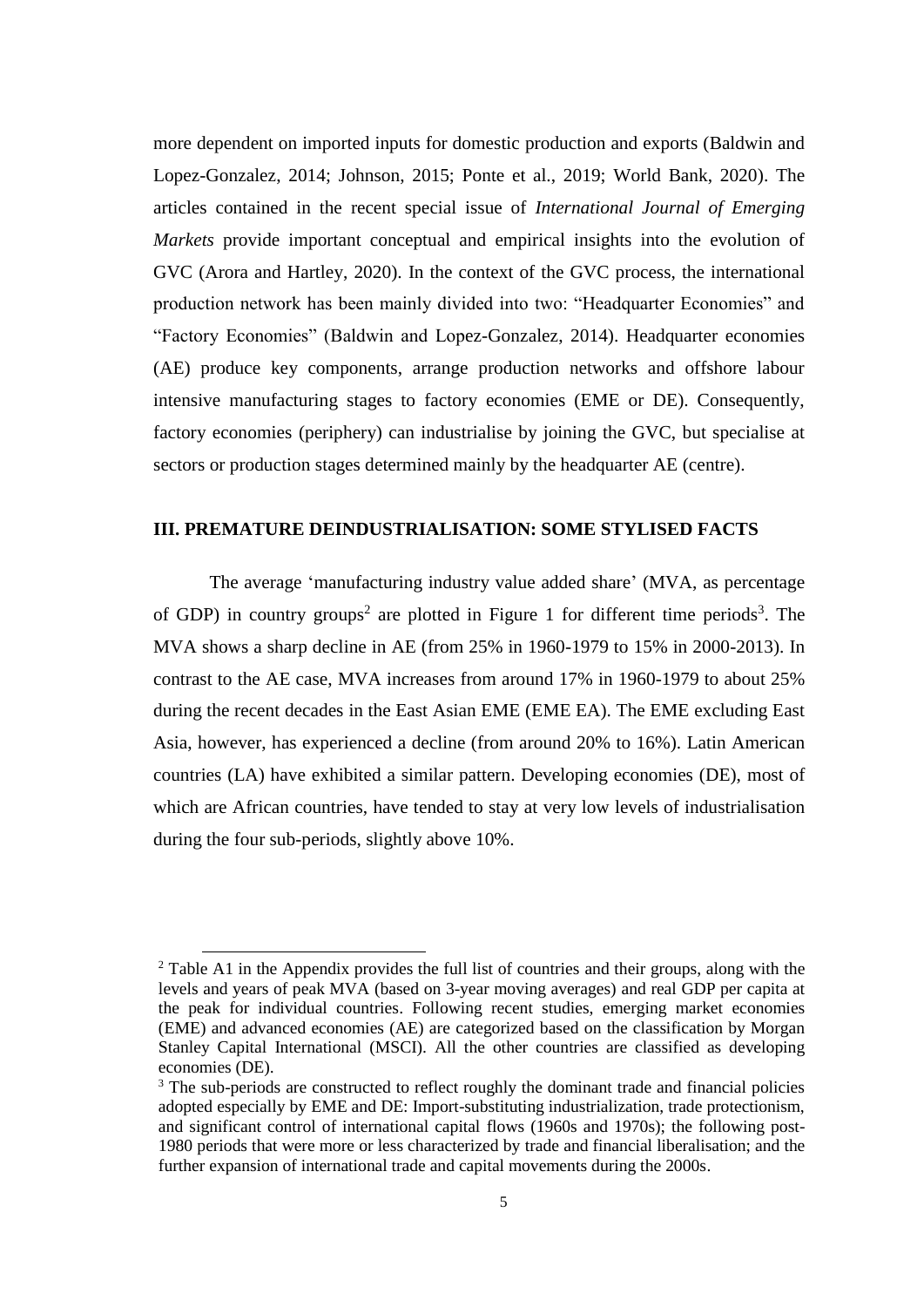

Data source: World Development Indicators (WDI), The World Bank. AE: Advanced economies; EME: Emerging market economies; EA: East Asian countries; DE: Developing economies; LA: Latin American countries.

In Table 1, average peak manufacturing value added shares (MVA, as percentage of GDP) and per-capita real GDPs (RGDP\_pc, constant at 2005 USD)<sup>4</sup> at the time of the peak are presented for the country groups<sup>5</sup>. To reduce the impact of temporary fluctuations, we use three-year moving average values of MVA in computing the peak MVA in the Table. The peak MVA does not substantially differ among AE, EME and LA (around 25-27%). The average peak MVA is, however, substantially low for developing African economies (14.5%). Moreover, RGDP per capita (RGDP\_pc) at the peak MVA differs substantially across country groups. This level is around 9000 USD for AE and 1200 USD for the others (EME or DE). For EME and LA, the income level is around 1800 USD. The deindustrialisation process for the developing African countries begins at a very low income level (below 500 USD).

| <b>Table 1.</b> Peak Manufacturing Value Added Shares (MVA) and per capita RGDP |            |            |                                                   |                       |                |             |  |  |
|---------------------------------------------------------------------------------|------------|------------|---------------------------------------------------|-----------------------|----------------|-------------|--|--|
|                                                                                 |            |            | Proportion $(\%)$ of Peak   Peak RGDP in terms of |                       |                |             |  |  |
|                                                                                 |            |            | RGDP to                                           |                       | 2014 Values of |             |  |  |
|                                                                                 | Peak       | $RGDP_p$ c |                                                   | $RGDP\_pc$ $RGDP\_pc$ | $RGDP\_pc$     | $RGDP_{pc}$ |  |  |
|                                                                                 | <b>MVA</b> | at the     | World                                             | High                  | World          | High        |  |  |
|                                                                                 |            | peak       |                                                   | Income                |                | Income      |  |  |

<sup>4</sup> Unless stated otherwise, all per-capita real GDP figures are constant at 2005 USD.

1

<sup>5</sup> Our sample does not contain Eastern European countries due to the lack of adequate timeseries data to investigate deindustrialisation.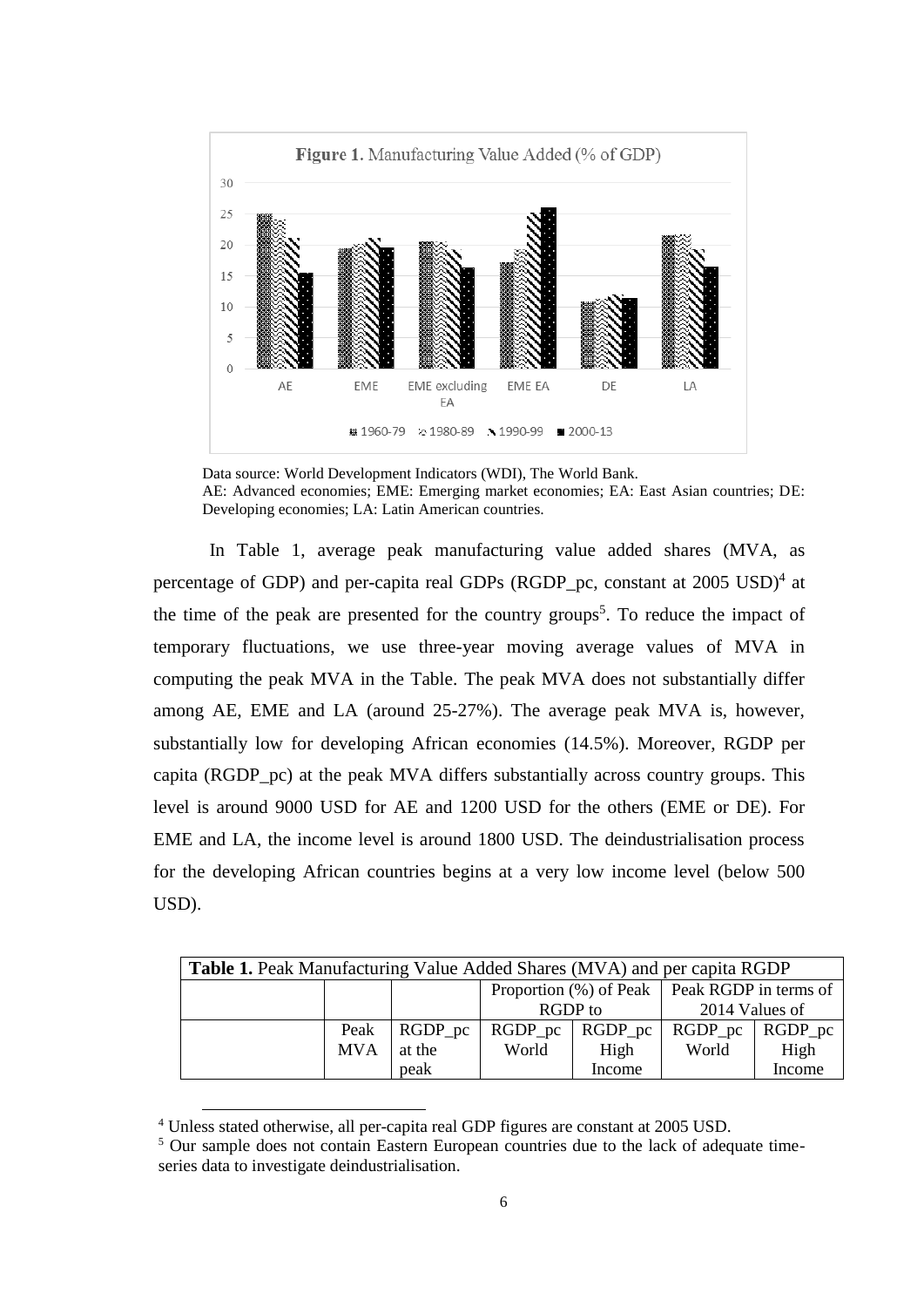| AE(23)           | 26.9 | 9015 | 181.1 | 50.0 | 15726 | 14510 |
|------------------|------|------|-------|------|-------|-------|
| EME or DE $(57)$ | 19.3 | 1225 | 18.4  | 4.8  | 1724  | 1688  |
| DE (35)          | 16.3 | 807  | 9.0   | 2.4  | 1079  | 1075  |
| $DE*(7)$         | 22.8 | 1534 | 27.4  | 7.0  | 2163  | 2169  |
| EME (22)         | 25.0 | 1890 | 33.6  | 8.7  | 2471  | 2643  |
| LA(14)           | 25.3 | 1708 | 32.5  | 8.6  | 2672  | 2576  |
| DE Africa (28)   | 14.5 | 470  | 7 Q   | 2.0  | 627   | 623   |

Notes: All Real GDP per capita (RGDP\_pc) values are in 2005 constant USD prices. The values in parentheses are the number of countries. DE\* excludes African countries. EME: Emerging Economies, DE: Developing Economies.

Data source: WDI, The World Bank; United Nations Statistics Division (UNSTAT). Authors' own calculations.

AE: Advanced economies; EME: Emerging market economies; DE: Developing economies; LA: Latin American countries.

The time of the beginning of deindustrialisation substantially differs amongst countries and country groups<sup>6</sup>. Consequently, real income levels, even in constant USD, may not be very informative to assess whether a deindustrialisation process is premature. To obtain more comparable measures, we first compute the proportion of RGDP<sub>pc</sub> to the RGDP<sub>pc</sub> of world or high income countries at the year of the threshold MVA. According to Table 1, for the AE, the RGDP\_pc is around, respectively, 181.1% and 50% of world and high income RGDP\_pc. The deindustrialisation process for EME or DE, on the other hand, occurs only at 18.4% and 4.8% of the world and high income RGDP\_pc. The evidence is much more striking for developing African countries such that their deindustrialisation process begins at the RGDP\_pc levels which are only 7.9% (2%) of the world (high income) RGDP\_pc.

As already noted, comparing an RGDP\_pc level at the early 1970s, for instance, to the level at the late 2000s, may be a misleading indicator for assessing 'premature deindustrialisation'. To obtain an alternative measure, we consider adjusted RGDP\_pc (RGDP\_pc<sup>\*</sup>), which is computed as follows:

RGDP\_pc<sup>\*</sup> = (RGDP\_pc at t<sup>T</sup>/World RGDP\_pc at t<sup>T</sup>)\* World RGDP\_pc<sub>2014</sub>

<sup>6</sup> For our sample, the average peak MVA dates for AE, EME and DE, respectively, are 1977, 1990 and 1989. Comparing income levels across such distinct time periods ignores economic growth and should thus be interpreted with a caution. It is worth noting that the country classifications by the World Bank also maintain income thresholds constant in real terms and may be criticized in a similar vein.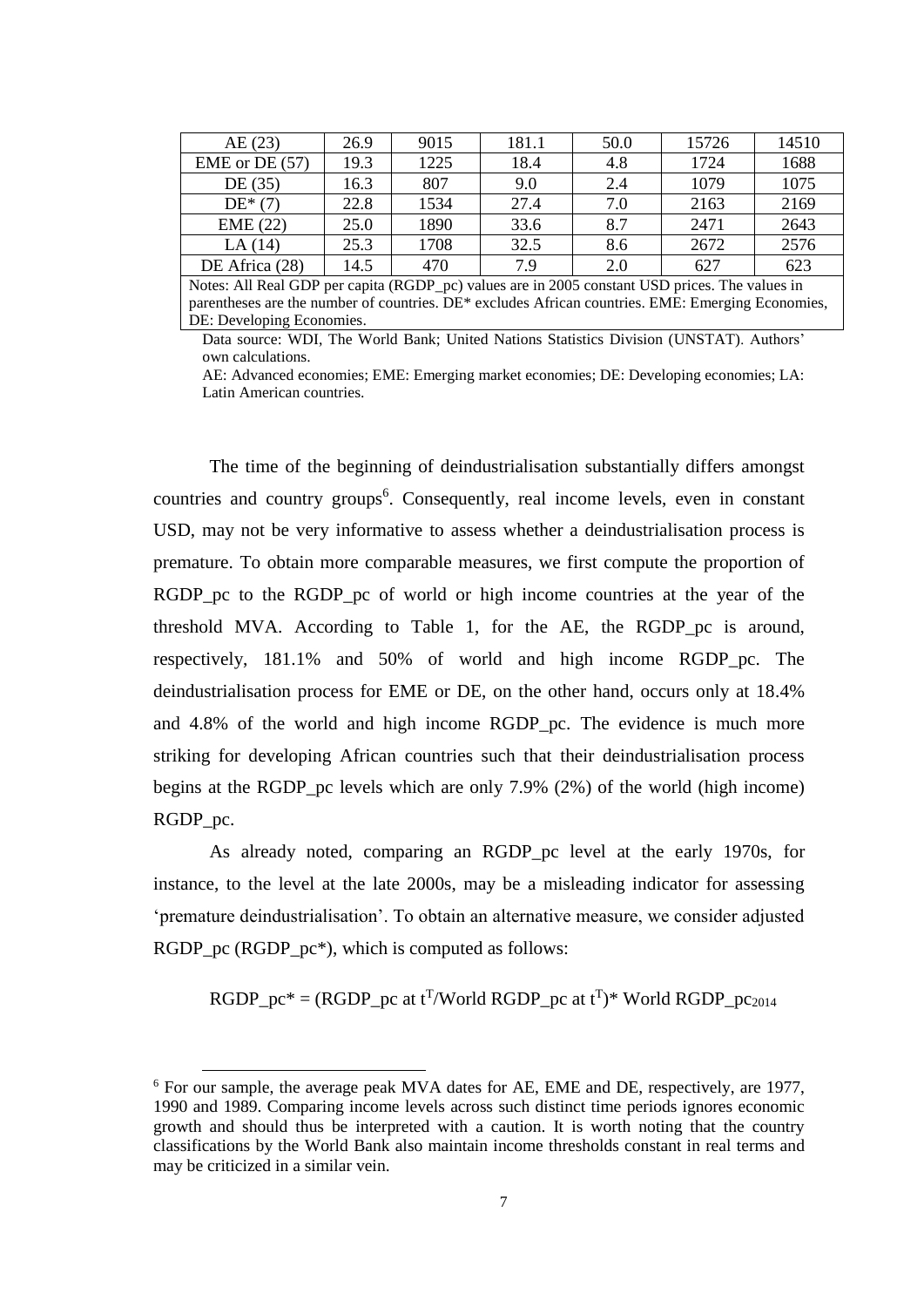where  $t^T$  is the time of the threshold MVA and World RGDP\_pc<sub>2014</sub> is world RGDP\_pc in 2014. This measure is computed also using the RGDP\_pc of high income countries. It might be a better measure<sup>7</sup> in terms of the recent RGDP\_pc figures. According to Table 1, the peak adjusted per capita income level is 15726 USD (2005 constant prices) for AE. Strongly supporting the PD hypothesis, the peak income level is substantially lower (around only  $15%$  of the AE) for the EME and  $LA<sup>8</sup>$ . For the African DE, the PD level is extremely low around only 600 USD. Following Tregenna (2015), the African case may be characterised as "pre-industrialisation deindustrialisation". According to Table 1, the peak adjusted per capita income level is 15726 USD (2005 constant prices) for AE. Strongly supporting the PD hypothesis, the peak income level is substantially lower (around only 15% of the AE) for the EME and LA<sup>9</sup>. For the African DE, the PD level is extremely low around only 600 USD. Following Tregenna (2015), the African case may be characterised as "preindustrialisation deindustrialisation".

Figures 2 and 3 plot the peak MVA (based on 3-year moving averages) and the adjusted RGDP pc (RGDP  $pc^*$ ) for the samples of AE, DE and EME. The figures clearly show that, supporting the premature deindustrialisation hypothesis, at the peak MVA, per capita RGDP is much higher in all of the AE than the EME or DE. Furthermore, on average, peak MVA is substantially higher in AE. For the AE, consistent with their 'servisification' (i.e. increasing value added shares of services in manufacturing and aggregate real output) after mature deindustrialisation, manufacturing appears to be no longer the engine of growth (Figure 3). In Figure 2, per capita RGDP at the peak MVA appears to be generally lower in DE than EME. According to the simple regression presented by Figure 2, there is a positive (and nonlinear) relationship between the MVA share and RGDP. Consistent with the inverted-U hypothesis, this relationship is more prominent at lower income levels and for DE. This relationship, however, appears to be statistically insignificant for the AE sample.

<sup>7</sup> However this measure maintains that the growth differentials do not change substantially over time. Under the income-convergence hypothesis, it may underestimate the RGDP at the peak for EME or AE.

 $\hat{\text{B}}$  Table A1 of the Appendix provides the full list of countries and individual country level data that were used for computing the figures in Table 1.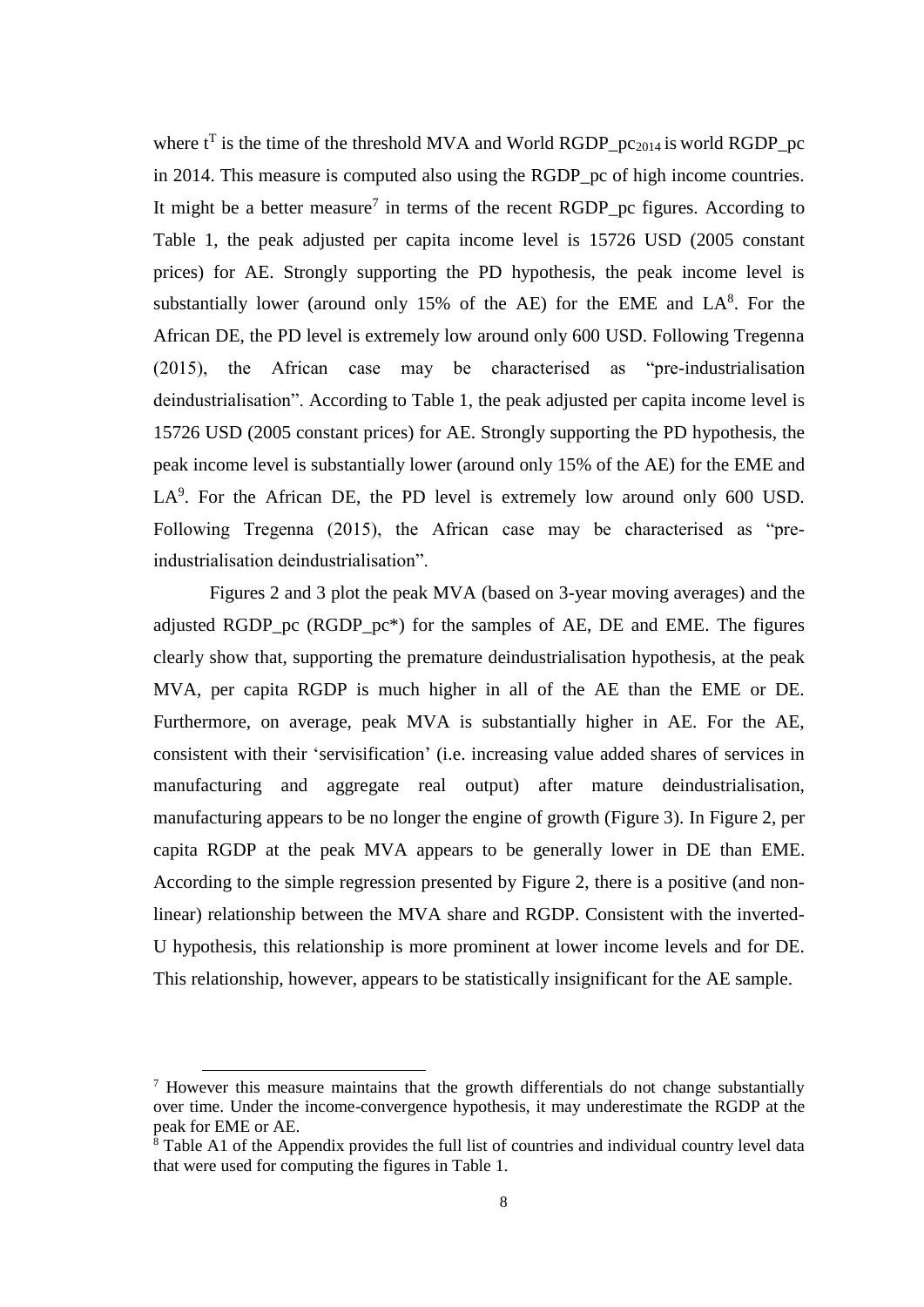

Data source: World Development Indicators (WDI) and authors' own calculations.



Data source: World Development Indicators (WDI) and authors' own calculations.

Foreign value added (FVA) share of gross exports reported in the recent trade $in$ -value-added (TIVA) statistics<sup>10</sup> provides important information about participation in GVC. Figure 4 plots the FVA share of gross exports (%) of manufacturing industry for different country groups in 1995, 2005 and 2011. The FVA shares in exports tend

<sup>&</sup>lt;sup>9</sup> Table A1 of the Appendix provides the full list of countries and individual country level data that are used for computing the figures in Table 1.

 $10$  Due to the increasing importance of GVC, OECD and WTO have recently published tradein-value-added (TIVA) statistics based on harmonised OECD input-output tables. See Koopman, Wang and Wei (2014) for the details of the TIVA database. The most recent World Development Report (World Bank, 2020) is entirely devoted to investigation of patterns, causes and consequences of GVC.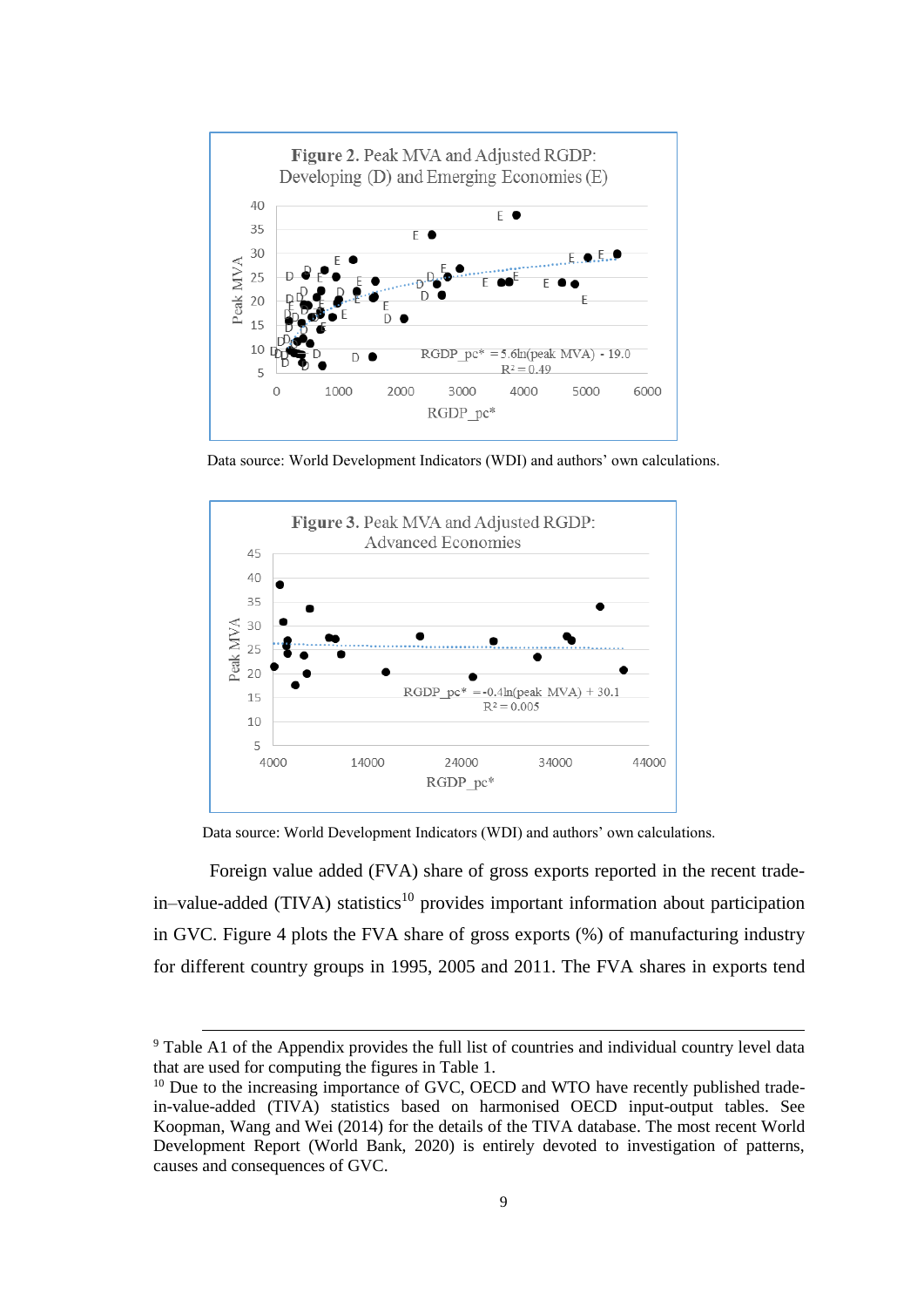to increase in all country groups except  $DE<sup>11</sup>$  during the recent decade. The increase in AE is consistent with the argument that these countries have increasingly transferred some production stages in their manufacturing industries to EME or DE. E. Asian EME (EA) have consistently the highest FVA share in their exports. EME excluding E. Asia (EME\_EA) and L. American (LA) countries have relatively lower FVA in their exports. The lowest FVA shares are observed in the case of DE. From Figure 4, it may be inferred that the E. Asian industrialisation is consistent with their higher integration to the GVC. They seem to have adjusted to the new international division of labour as "factory economies", under the rules of participation basically set by the "headquarter" economies. EME\_EA and LA have considerably lower participation in the GVC. Their case of lower participation in the GVC may be among the relevant explanations of their recent deindustrialisation<sup>12</sup>.



<sup>11</sup> The TIVA data do not have a DE classification. However, as noted by Banga (2014) the category 'rest of the world' comprises all developing and under-developed countries. Therefore, DE in the figure corresponds to the 'rest of the world' classification of TIVA.

<sup>12</sup> As suggested by Hirschman (1958), linkage effects, which are particularly strong in manufacturing, are crucially important for growth. Consistently, in terms of linking to the GVC, the TIVA data distinguish between backward participation (BP, the use of foreign inputs in exports) and forward participation (FP, the use of domestic intermediates in third country exports). According the TIVA figures, AE increased their FP/BP ratio for the manufacturing industry from 1.07 in 1995 to 1.26 in 2011. The increase in the EME\_EA was from 0.78 to 1.04. These figures suggest that both AE and EME\_EA benefited from higher participation, as FP>BP. The FP/BP ratio, however, should be interpreted with a caution for resource-intensive economies, because a higher FP/BP ratio may reflect an increase in their resource-based or low-technology exports. LA, for instance, increased its FP/BP ratio from 1.6 to 2.0, whilst DE increased it from 1.8 to 4.5 during the period. Considering their deindustrialisation process, this increase may be reflecting basically increases in resource-based exports, such as metals or low-technology exports.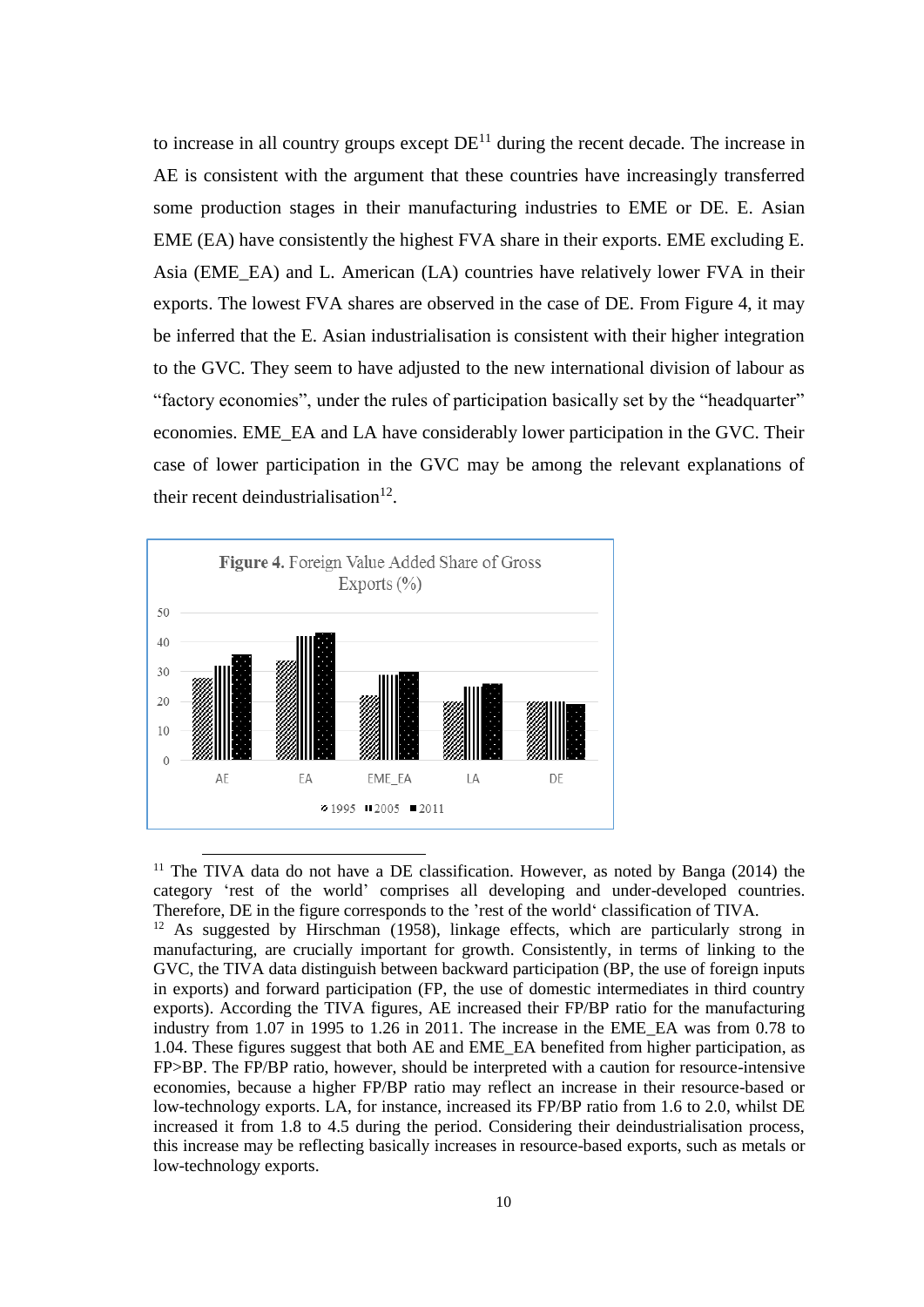Source: OECD TIVA.

-

## **IV. PREMATURE DEINDUSTRIALISATION: EMPIRICAL RESULTS**

To investigate the process of premature deindustrialisation, we estimate the following equations for different country groups.

Man\_va<sub>it</sub> =  $\beta_1 y_{it} + \beta_2 y_{it}^2 + \beta_3 \text{Trade}_{it} + \beta_4 \text{Finance}_{it} + u_{it}$  (1)

In  $(1)$ , Man va is the manufacturing value added (% of GDP) and y is the natural logarithm of per-capita real GDP (constant 2005 USD prices). The equation contains also the quadratic term  $(y^2)$  to investigate the validity of the inverse U-shaped relationship. According to Rodrik (2016), trade openness and financial globalisation are the potential sources of deindustrialisation. Therefore, equation (1) contains also measures for trade openness (Trade) and international financial integration (Finance). Trade openness is expressed as the sum of exports and imports over GDP (%). Following Lane and Milesi-Ferretti (2007), we consider gross international investment position [(Gross assets + Gross liabilities)/GDP, %] as a measure of international financial integration. We use an annual panel data for 80 countries (23 AE, 22 EME and 35 DE) over 1970-2011. The sample choice is dictated by data availability<sup>13</sup>.

Under the Kaldorian proposition that manufacturing is the engine of growth, the real per-capita income variable (y) in the equation is endogenous. Considering the potential endogeneity of this variable for the long-run evolution of manufacturing share, we estimate the equations by employing the fully-modified OLS (FM-OLS) procedure developed by Phillips and Hansen (1990) and Pedroni (2004). The FM-OLS procedure takes into account the potential heterogeneity in the long-run relationships along with endogeneity and serial correlation (Pedroni, 2004).

Trade openness and financial globalisation may cause deindustrialisation through two main channels, according to Rodrik (2016). Higher trade openness may lead EME or DE "without a strong comparative advantage to become net importers of

<sup>&</sup>lt;sup>13</sup> The data for real GDP, trade and manufacturing share are from the World Bank's World Development Indicators and United Nations Statistics Division (UNSTAT). The data for international financial integration (finance) are from the updated data-base constructed by Lane and Milesi-Ferretti (2007). Although we have data for MVA, RGDP pc and trade for the most recent period for most of the countries, the effective sample is determined by the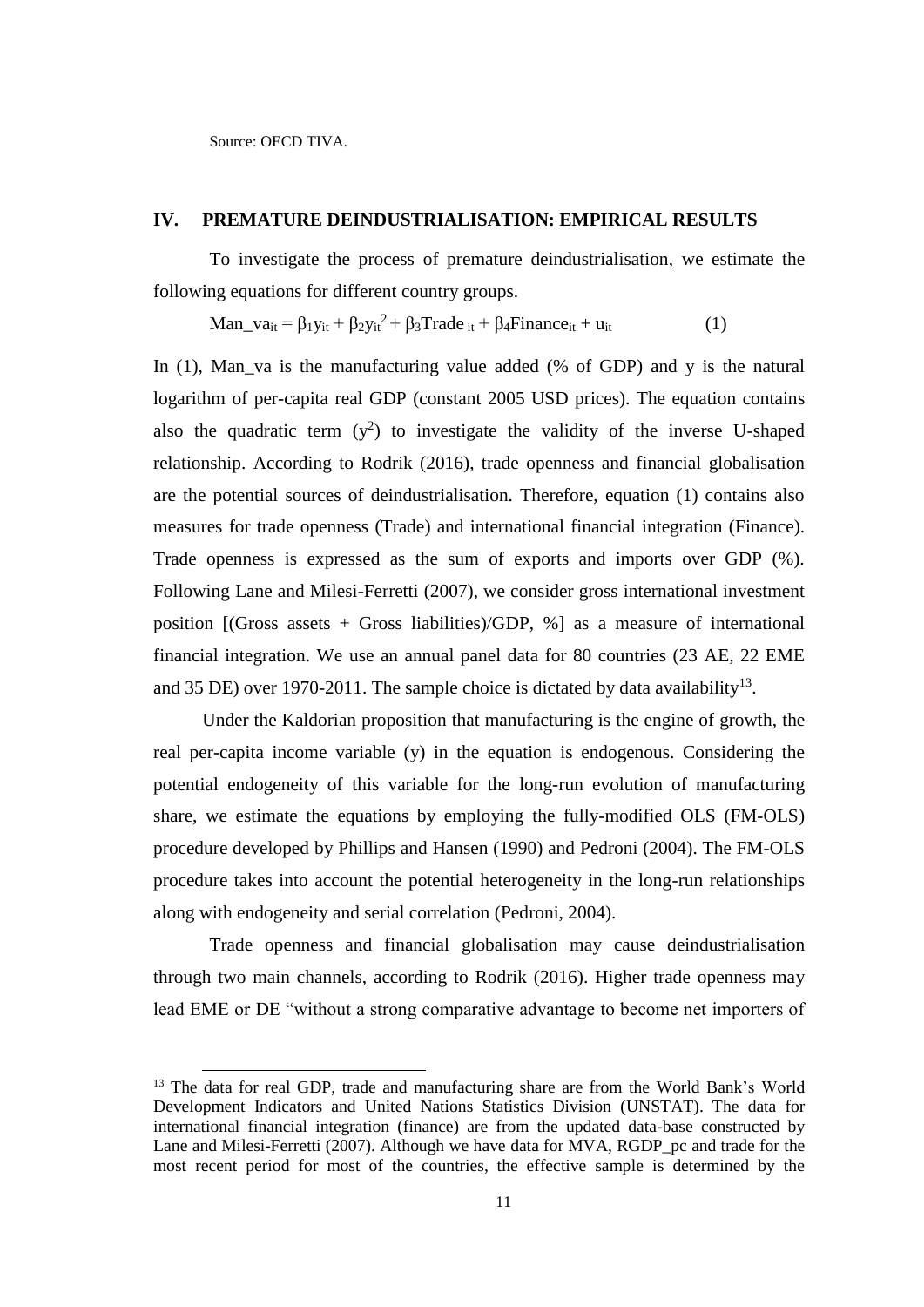manufacturing, reversing a long process of import-substitution" (Rodrik, 2016, p.4). Higher trade openness also leads EME and DE, which are often price takers in international manufacturing markets, to become much more exposed to relative price changes in AE. Consequently, a decline in the relative price of manufacturing in AE, due to, for instance, productivity improvements, may lead to "imported deindustrialisation" (Rodrik, 2016, p.4) in other countries.

The conventional literature suggests that trade openness facilitates diffusion of knowledge and technology through high technology imports and better resource allocation (Baldwin and Lopez-Gonzalez, 2014). According to Rowthorn and Coutts (2013), on the other hand, greater openness to international trade in AE leads to higher relative labour productivity, and hence lower manufacturing employment. However, trade openness may not enhance growth if it leads economies to specialise in sectors with comparative disadvantage (Redding, 1999). Dowrick and Golley (2004) find that trade openness promotes growth basically through productivity increases, but such effects vary by the level of development and trade specialisation. This effect is substantially higher for the more advanced countries, and becomes negative or negligible for the developing countries specialising in the export of primary products.

According to the conventional literature, international financial integration allows countries (with stronger institutional and macroeconomic structure) to finance their investments also by foreign savings, and thus stimulates the manufacturing industry. However, the countries lacking adequate financial development and sound macroeconomic policies may turn out to be more vulnerable to sudden stops of capital flows, and hence more prone to financial crises (Kose, et al. 2009). According to Palma (2005, 2014), "Dutch disease" caused by higher financial integration and the consequent massive inflows of foreign capital can lead to deindustrialisation through manufacturing export bias towards primary goods.

Table 2 reports the pooled FM-OLS results for the whole sample and different country groups. The signs and statistical significance of y and  $y^2$  suggest the validity of an inverted-U shaped relationship between MVA and per capita RGDP for all the country groups, as well as for the whole sample. Figure 5 plots the simulated relationship between RGDP\_pc and MVA share using the estimated parameters

availability of finance data only for the 1970-2010. Table A1 of the Appendix provides also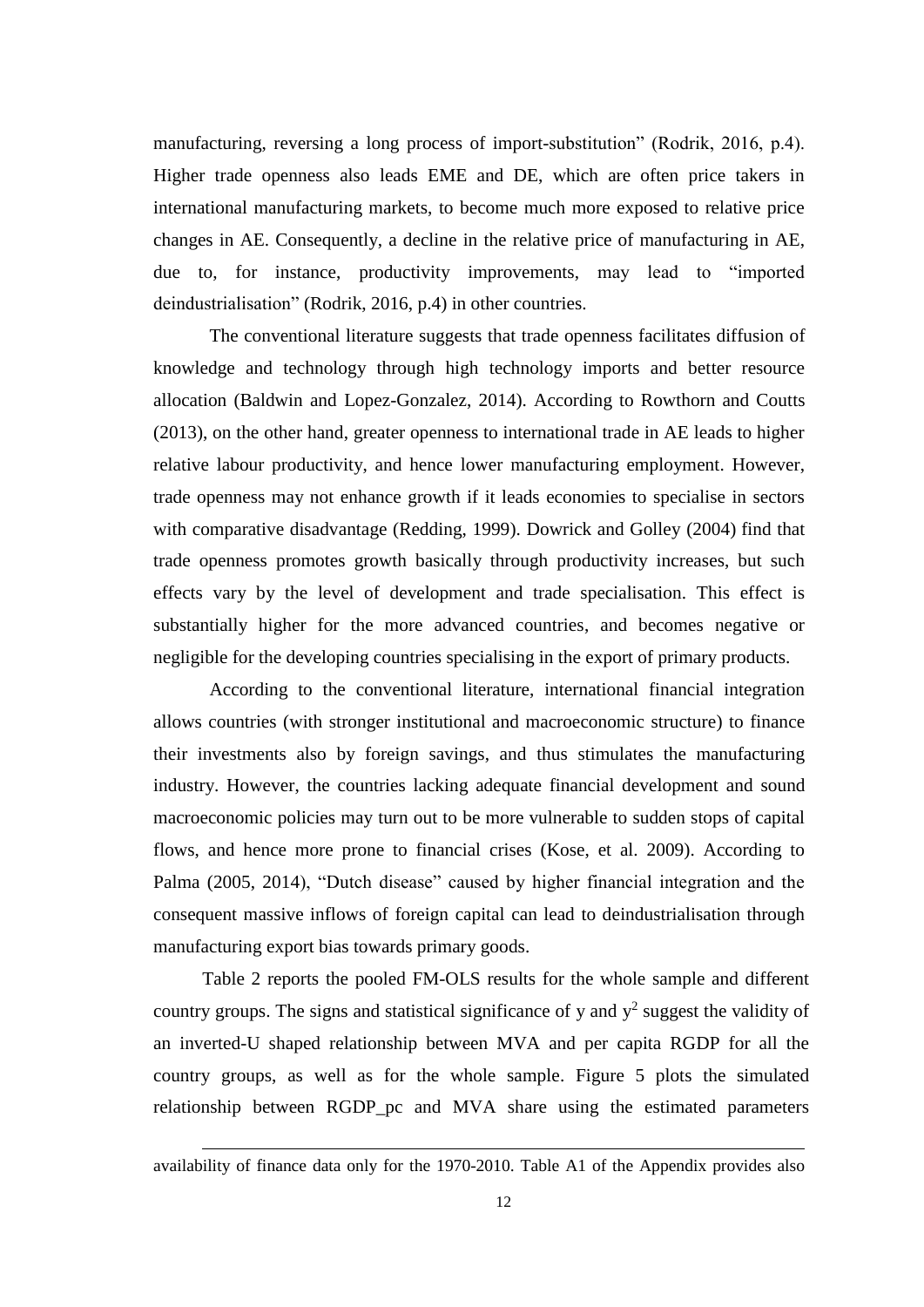presented in Table 1. The figures plot also the estimated per-capita real GDP (constant 2005 USD prices) at the peak manufacturing share ( $Y^* = \exp(y^*)$ , where  $y^* = \left[\beta_1/2\beta_2\right]$ ).

| Sample                                                                                            | y            | $y^2$        | Finance       | Trade         | <b>Statistics</b>         |  |
|---------------------------------------------------------------------------------------------------|--------------|--------------|---------------|---------------|---------------------------|--|
| All                                                                                               | 9.063        | $-0.676$     | $-0.0001$     | 0.0232        | $R^2=0.828$ , LRV = 5.1,  |  |
|                                                                                                   | $(0.378)$ ** | $(0.023)$ ** | (0.0001)      | $(0.0028)$ ** | $N=80$ , $NT=3147$        |  |
| Advanced                                                                                          | 11.037       | $-0.786$     | $-0.0002$     | 0.0364        | $R^2=0.819$ , LRV = 2.5,  |  |
|                                                                                                   | $(1.250)$ ** | $(0.066)$ ** | $(0.0001)$ ** | $(0.0044)$ ** | $N=23$ , $NT=909$         |  |
| Emerging or                                                                                       | 8.458        | $-0.637$     | 0.0060        | 0.0015        | $R^2=0.811$ , LRV = 6.2,  |  |
| Developing                                                                                        | $(0.648)$ ** | $(0.045)$ ** | $(0.0012)$ ** | (0.0036)      | N=57, NT=2238             |  |
| Developing                                                                                        | 6.124        | $-0.481$     | 0.0071        | $-0.0171$     | $R^2=0.778$ , LRV = 5.7,  |  |
|                                                                                                   | $(0.996)$ ** | $(0.074)$ ** | $(0.0012)$ ** | $(0.0043)$ ** | $N=35$ , $NT=1356$        |  |
| Developing                                                                                        | 6.317        | $-0.527$     | 0.0078        | $-0.0370$     | $R^2=0.741$ , LRV = 5.6,  |  |
| (Africa)                                                                                          | $(1.312)$ ** | $(0.091)$ ** | $(0.0013)$ ** | $(0.0049)$ ** | $N=26$ , $NT=1026$        |  |
| E. Asia                                                                                           | 8.106        | $-0.499$     | $-0.0011**$   | 0.0647        | $R^2=0.733$ , LRV = 4.0,  |  |
|                                                                                                   | $(0.848)$ ** | $(0.055)$ ** | (0.0006)      | $(0.0048)$ ** | $N=10$ , $NT=397$         |  |
| Emerging                                                                                          | 12.852       | $-1.008$     | 0.0034        | $-0.0557$     | $R^2=0.638$ , LRV = 8.7,  |  |
| (Excluding E. Asia)                                                                               | $(1.697)$ ** | $(0.109)$ ** | (0.0036)      | $(0.0129)$ ** | $N=15$ , $NT=608$         |  |
| L. America                                                                                        | 32.929       | $-2.374$     | $-0.0169$     | 0.0458        | $R^2=0.727$ , LRV = 10.7, |  |
|                                                                                                   | $(2.786)$ ** | $(0.180)$ ** | $(0.0044)$ ** | $(0.0135)$ ** | $N=13$ , $NT=515$         |  |
| Notes: LRV denotes long-run variance. The values in parentheses are the standard errors. * and ** |              |              |               |               |                           |  |
| denote the significance at 5 and 1 %, respectively. N and NT are, respectively, the numbers of    |              |              |               |               |                           |  |
| countries and observations.                                                                       |              |              |               |               |                           |  |

**Table 2.** Manufacturing Value Added (% of GDP): FM-OLS Estimations

As the pooled FM-OLS uses 'demeaned' (i.e., deviations from the deterministic components including means) variables, the estimated  $Y^*$  is not directly comparable to the evidence presented in Table 1 and Figure 2. However, the figures provide some important information about the relative deindustrialisation patterns in different country groups. The lowest peak MVA and income are observed in developing and developing African (DE AFR) countries. As indicated by the higher downward slope of MVA after the peak, deindustrialisation process appears to be much faster for these countries. For the E. Asian countries (Figure 5.1.g), the data do not provide a clear evidence for deindustrialization. Also, the figures show that, at the peak MVA, per-capita RGDP is much higher in AE and E. Asian countries than DE and EME. The evidence for LA, on the other hand, appears not to be substantially different from the AE.

the full list of countries along with their income classifications.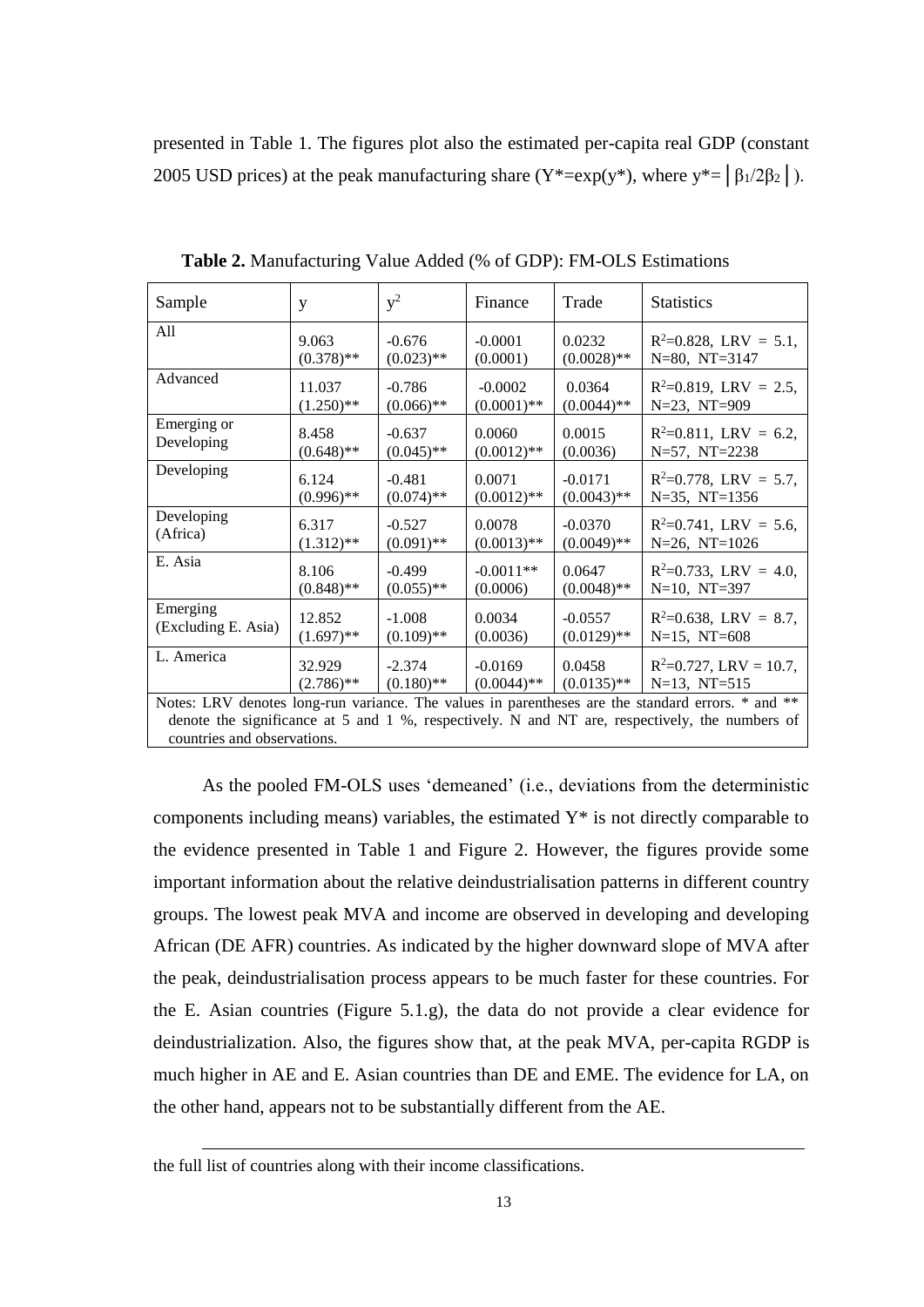The results by Table 2 suggest that the effects of trade openness and financial globalisation tend to substantially differ across country groups. Trade openness leads to higher manufacturing value added shares for the whole sample and AE. Higher trade openness and the consequent reallocation of investment and production with higher linkages to the GVC tend to enhance industrialisation in the "headquarter" economies (AE). Consistent with their higher and increasing linkages to the GVC, higher openness to international trade leads to higher manufacturing share in E. Asian and L. American countries. Higher trade openness, on the other hand, leads to deindustrialisation in DE and African countries, which presumably have the weakest linkages to the GVC. Therefore, trade openness leads to "imported deindustrialisation" (Rodrik, 2016) in DE and African countries.

The coefficient of the 'financial openness' variable is negative and significant for the AE. This result is consistent with the argument that higher financial globalisation encourages servisification in the AE (Palma, 2005). However, the estimated coefficient appears to be tiny albeit being significant. Interestingly, higher international financial integration enhances industrialisation in DE and African economies but leads to deindustrialisation in East Asia and Latin America. This contrasting evidence may be plausibly explained by the different effective finance constraints of these country groups. The DE and African economies, characterized typically by higher domestic finance constraints, have been heavily depending on foreign savings for investment and growth. Higher international financial integration allows these countries, especially the ones with stronger macroeconomic and institutional structures, to finance manufacturing investments by also foreign savings. Higher financial openness, on the other hand, enhances deindustrialisation in countries that already have a relatively welldeveloped industrial base, such as in E. Asian and L. American countries. This result is consistent with Teimouri and Zietz (2018) finding that net capital inflow surges tend to exacerbate deindustrialization in both output and employment in middle income Asian and L. American countries<sup>14</sup>. In a similar vein, the results by Benigno et al.  $(2015)$ 

1

<sup>&</sup>lt;sup>14</sup> These results may also be interpreted in the context of the broader interpretation of the "resource curse" or "Dutch disease" by Palma (2005, 2011 and 2014) which considers also the impact of international financialisation. Our results, along with Benigno et al. (2015 and Teimouri and Zietz (2018) provide a support to Palma (2005, 2014).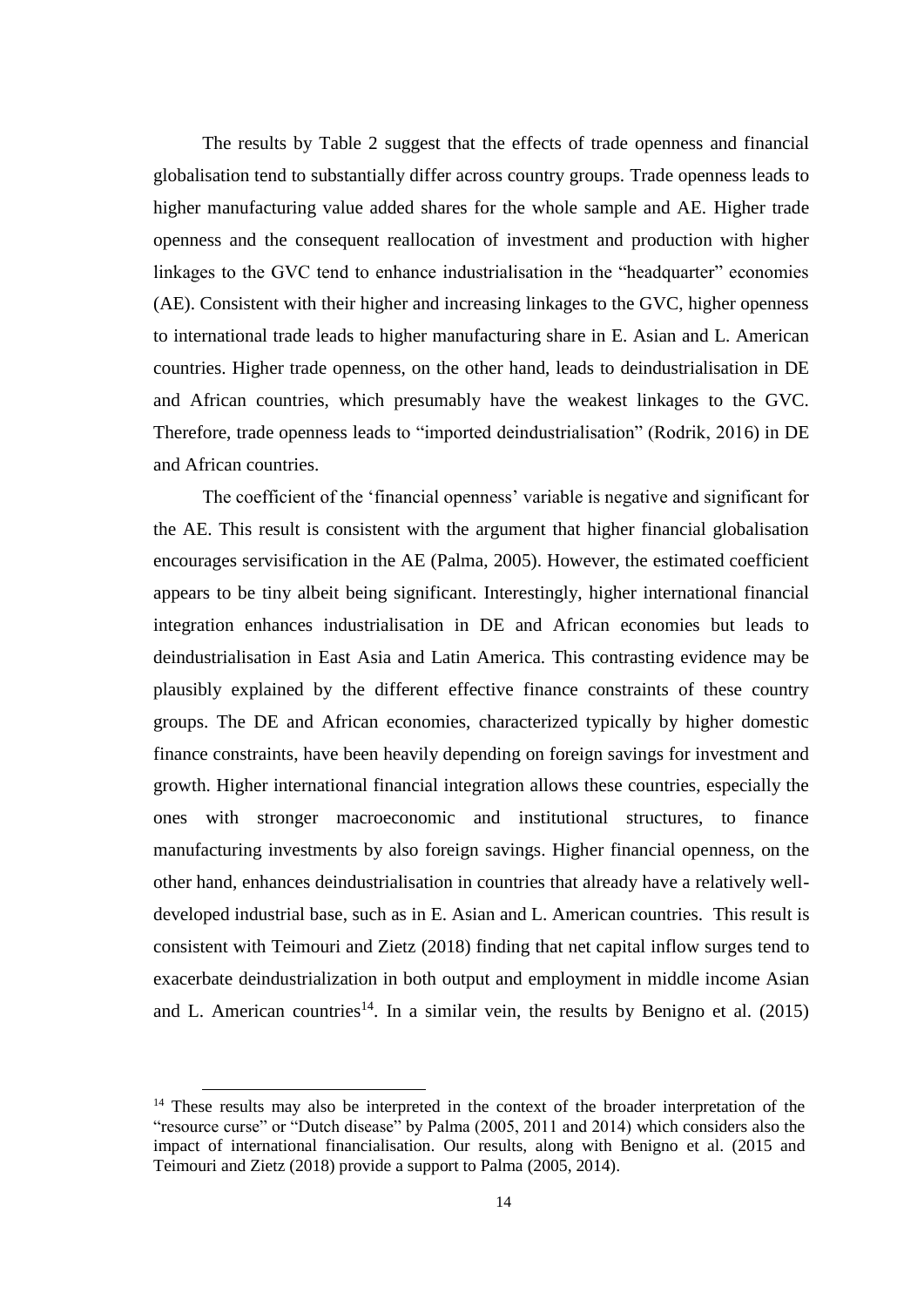suggest that, during episodes of large capital inflows (surges) capital and labour shifts out of the manufacturing sector in a sample of 70 middle- and high-income countries.

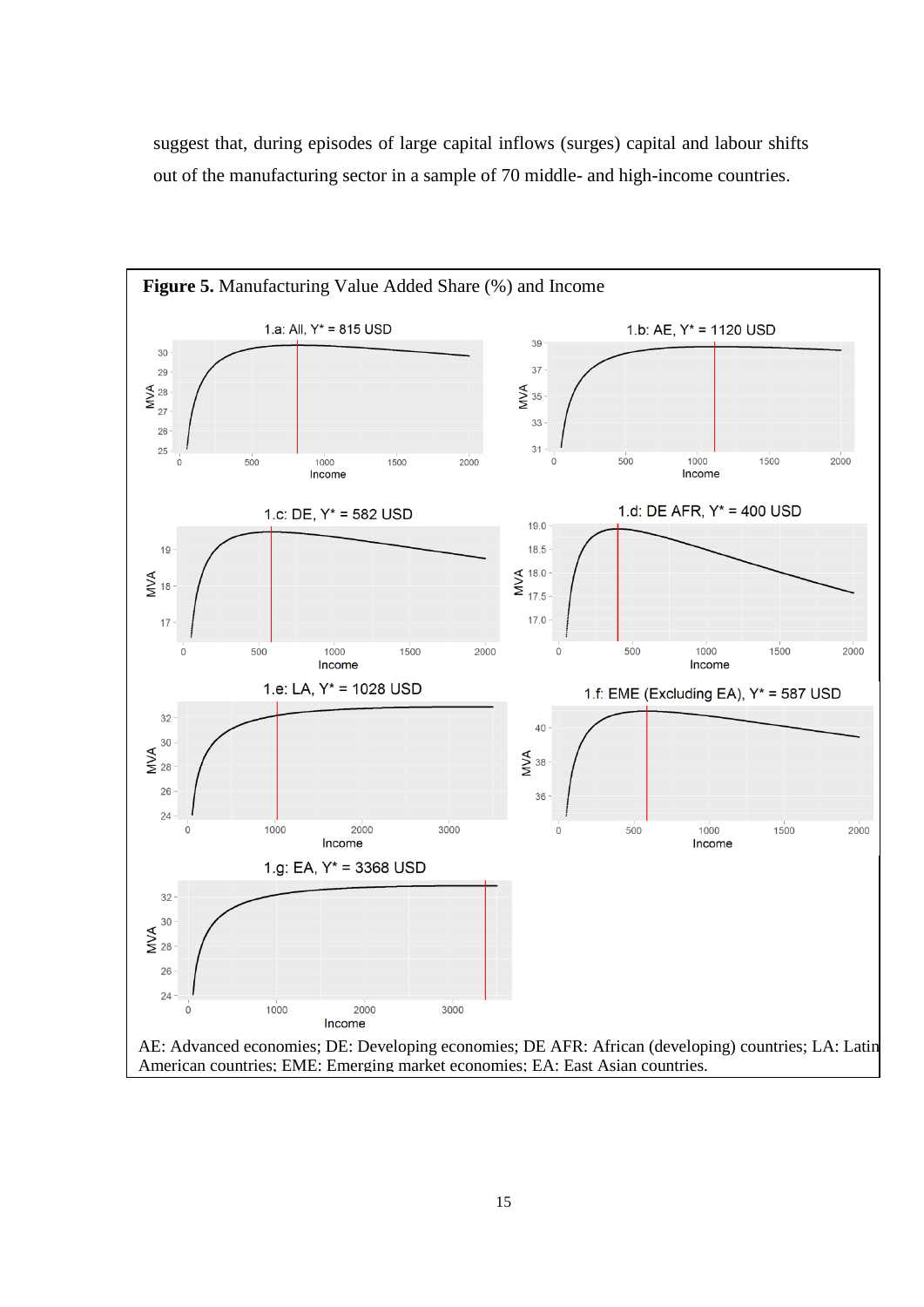## **V. CONCLUDING REMARKS**

Manufacturing industry, as a technologically dynamic tradable sector with the strongest backward and forward linkages, has often been considered as the engine of growth in AE, DE and EME. The crucial importance of manufacturing industry, which was indeed amongst the major concerns of the pioneering contributions by the earlier development economists, now appears to be recognized by the growing number of studies in the literature (Storm, 2015). The hump-shaped relationship between the manufacturing value-added share (MVA) and real per-capita GDP during the economic growth process, however, has shifted downwards and towards the origin, respectively, corresponding to much lower levels of peak MVA and real per-capita GDP at this peak for EME and DE, except East Asia. This study investigated this pattern, which is often called 'premature deindustrialisation' (PD) in the recent literature.

Our results suggest that PD has been the case in DE and EME, excluding East Asia. The East Asian countries, owing to their strategic and pro-active industrial, trade and financial policies leading them to create internationally competitive and technologically upgraded industrial bases without obeying their static comparative advantage positions, appear to have achieved much stronger linkages to the global value chains (GVC) which allowed them to avoid PD. Following Storm (2017), the East Asian success may be interpreted as the result of effective capital and foreign exchange controls and interventionist industrial policies to increase domestic savings and selectively channelling these funds into strategically important industries. The DE, specifically the African DE, on the other hand, have been much more severely hit by PD even before achieving a considerable industrial base (Kanbur et al, 2019). Such a process of deindustrialisation, may be interpreted as "pre‐industrialisation deindustrialisation" (Tregenna, 2015).

The causes of PD appear not to be the same for different country groups. Higher trade openness leads to deindustrialisation in DE and African DE, which generally lack a considerable industrial base and suffer from the lack of strategic development policies to overcome their static comparative disadvantage in manufacturing. Consequently, consistent with Palma (2011, 2014) and Rodrik (2016), higher trade openness appears to lead to imported deindustrialisation for these relatively backward economies. PD, even before some considerable degree of industrialisation, may thus be taken as a major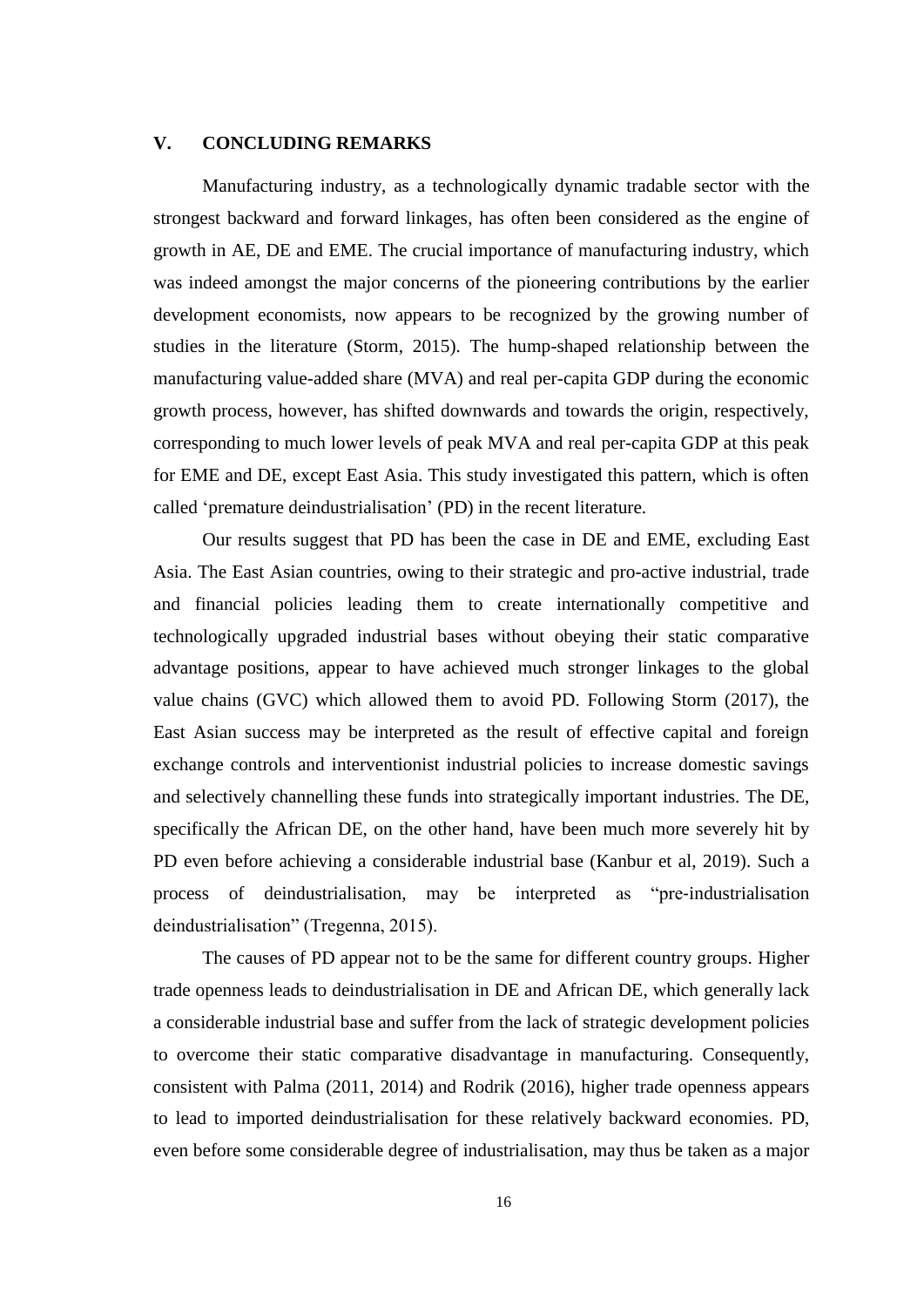obstacle to growth for such countries. These countries, on the other hand, often lack sufficient domestic resources to finance their investments. Higher financial integration, in this context, seems to serve as a remedy, and leads to higher MVA in DE and African DE, thereby mitigating the process of deindustrialisation.

The E. Asian countries, characterized by much stronger and increasing linkages to the GVC, benefit from higher international trade integration in terms of the persistence of their industrialisation process. This is consistent with the argument that these countries have become "factory Asia" during the recent periods, along with their much more intense participation in the GVC (Baldwin and Lopez-Gonzalez, 2014). However, higher international financial integration leads to deindustrialisation in the E. Asian countries. This result may be consistent with the broader interpretation of the "Dutch disease" (Palma, 2005, 2014) (and with the argument that manufacturing industry competitiveness worsens due to real exchange rate appreciation resulting from capital inflows). Nevertheless, the story may not be exactly like this for these countries. Given the fact that many East Asian countries have very high saving rates and positive net international investment positions; higher financial integration, indeed, leads their domestic savings to finance more investments abroad. Consequently, in the case of E. Asian countries, higher international financial integration does not necessarily mean higher resources to finance domestic investments, but potentially the reverse; and thus it generates an adverse impact on industrialisation. On the other hand, the negative effect of real exchange rate appreciations on the international competitiveness of the manufacturing industry appears to be valid in L. American countries. Higher trade openness, potentially leading them to increase their participation in the GVC, tends to have a positive impact on industrialisation in L. America.

The East Asian case, characterized by higher participation in the GVC and the consequent avoidance of premature deindustrialisation, however, should be interpreted with a caution. This aspect of the East Asian case does not necessarily mean that these countries have passively adjusted to the new international division of labour, the rules of which are basically determined by "headquarter economies" (i.e. AE). The forward participation ratios of E. Asian economies (i.e. the use of domestic intermediates in the third country exports) have been higher than their backward participation ratios (i.e., the use of foreign inputs in exports). Consequently, it may be argued that, not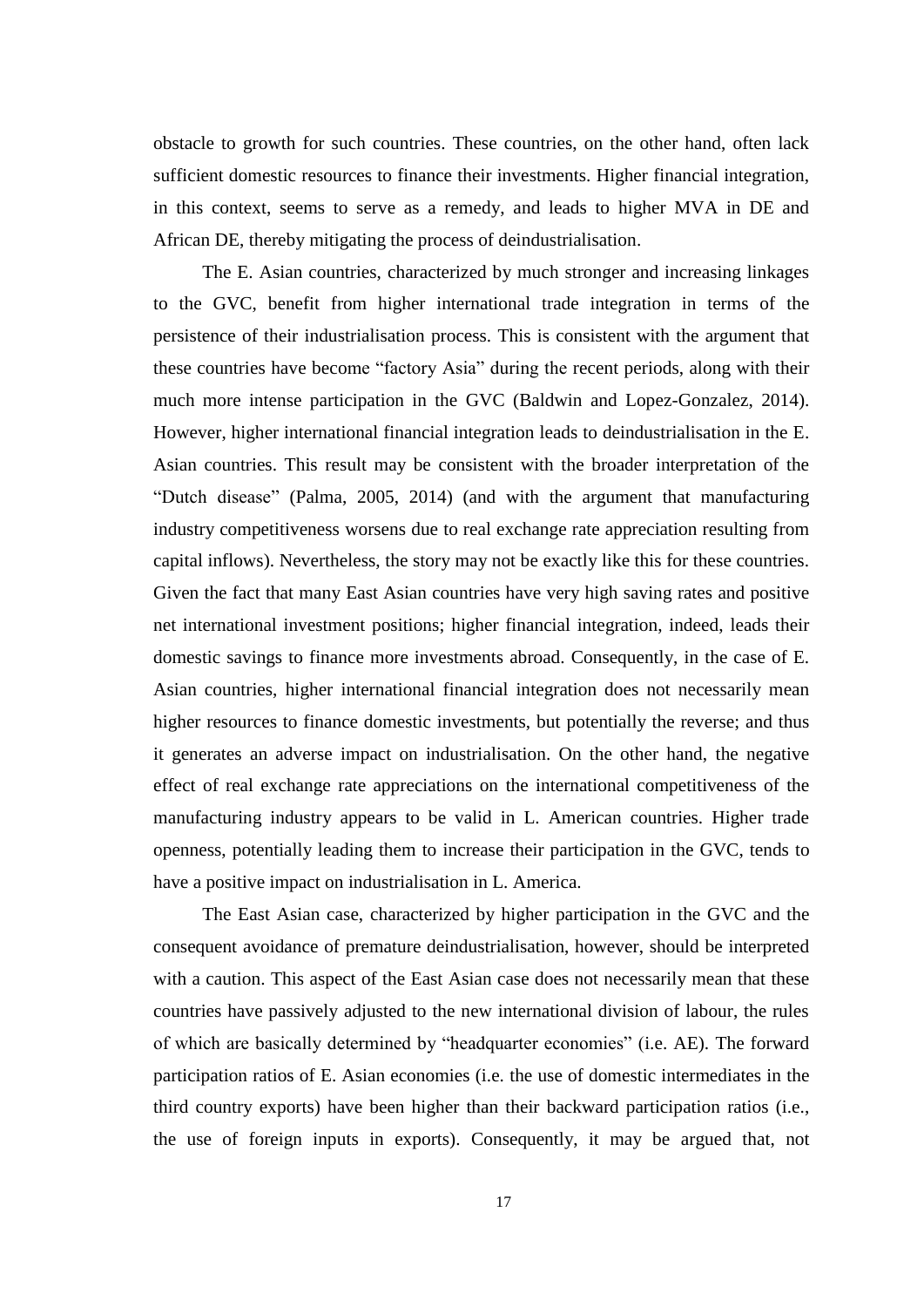necessarily the higher participation in the GVC *per se*, but the structural and institutional conditions of such participation may better be interpreted as the main determinant of industrialisation. Such favourable conditions emerge and develop as the outcome of active and well-designed industrial and trade policies, including real exchange rate policies conducive to growth (Rodrik, 2008; Storm, 2017 and Guzman et al. 2018, Hauge, 2020). In a similar context, countries need to implement "a welldefined manufacturing strategy with a focus on upgrading the existing industrial structure" to achieve sustainable higher growth (Aggarwal, 2019: p.28)

Premature deindustrialisation has been the case in EME and DE excluding E. Asian countries. The causes of premature deindustrialisation are not the same for all country groups. Countries with higher participation to GVC tend to continue to industrialise, but mainly within the context of an international division of labour, which is determined dominantly by AE (headquarter or centre economies). However, strategic trade, finance, industrial and technology policies, regardless of their static comparative advantage positions may be important in achieving higher forward participation relative to backward participation to GVC. The seminal contribution by [Hirschman \(1](http://www.sciencedirect.com/science/article/pii/S1090944315000125#bib7)958) shows that manufacturing industry is growth-enhancing as it has much stronger linkage effects in the economy. The recent studies, including [Baldwin](http://www.sciencedirect.com/science/article/pii/S1090944315000125) and [Venables](http://www.sciencedirect.com/science/article/pii/S1090944315000125) (2015), stressing the importance of backward and forward linkages in the international division of production appear to be consistent with the insights of [Hirschman \(1](http://www.sciencedirect.com/science/article/pii/S1090944315000125#bib7)958). Aggarwal (2019), on the other hand, argues that globalisation may distort the forward and backward linkages within and across manufacturing industry sectors as it affects different sectors asymmetrically.

All in all, this article analyses the effects of economic globalization on the process of deindustrialisation with an eye to the inverted-U shaped relationship between per-capita-real-income and the manufacturing value-added share for different country groups. The first message of the article is that PD has been observed widely in the developing world, and it may tend to persist as quite a 'global' development issue unless it is addressed domestically. The second message is that there seems to be no 'standard recipe' to deal with PD in the face of economic globalization, because, as revealed and discussed throughout the article, trade openness and financial integration tend to have different effects in different country contexts. Globalization-oriented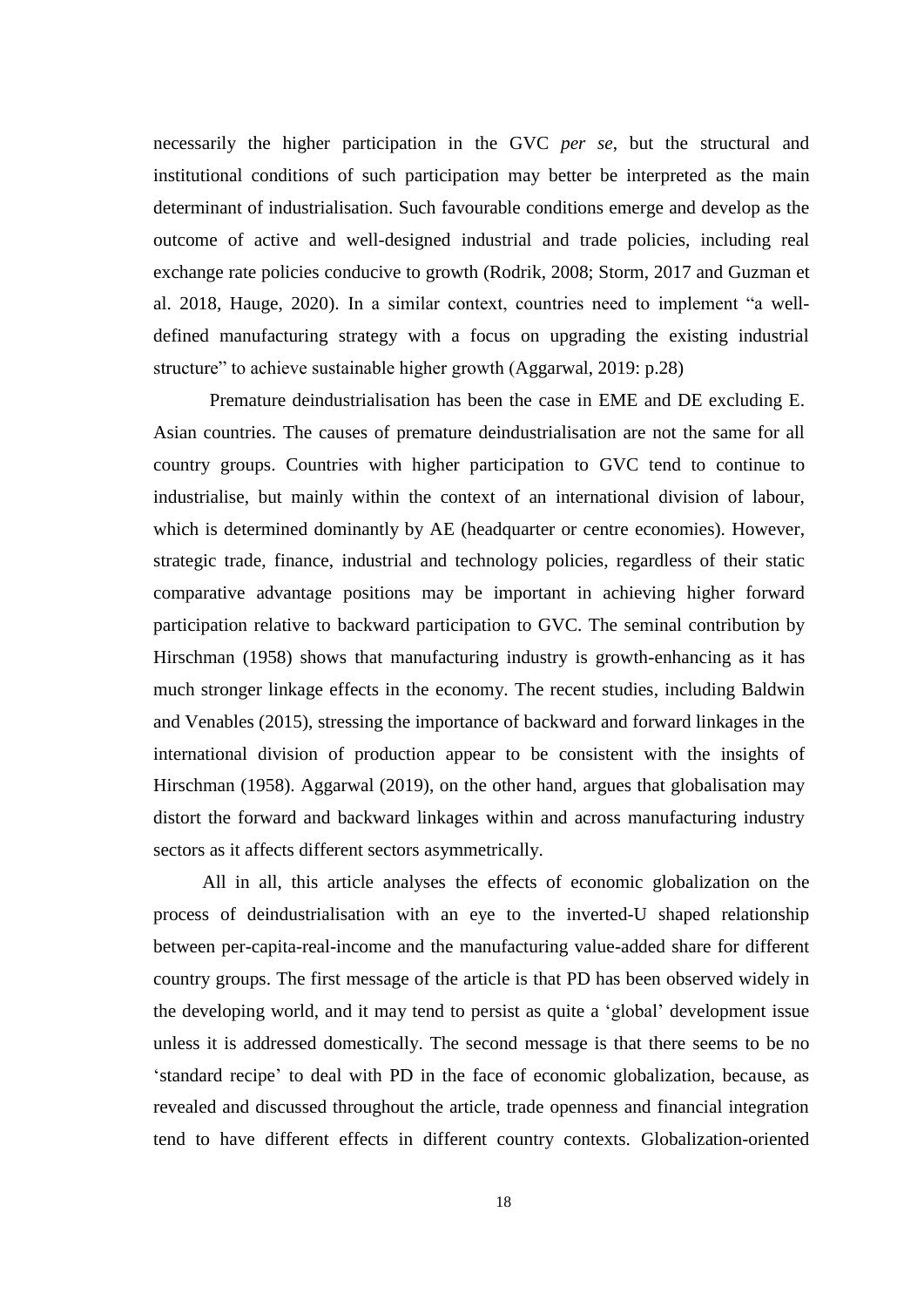standard policy prescriptions (higher trade openness and financial integration) need to be considered cautiously by taking into account specific domestic circumstances in order to design context-conscious, promising and fruitful industrial policies. Without such policies in the first place, many less-developed countries are unlikely to integrate their economies to the GVC. Reaping the potential developmental benefits from the GVC is a matter of conscious and active industrial policy, as has been depicted by the case of East Asian countries. Indeed, there has been a recent revival of studies that draw attention to the need for a major mentality change in scholarly and policy-making attitudes towards the developmental role of industrialisation (Noman and Stiglitz, 2016; Storm, 2017; Rodrik, 2018; Aggarwal, 2019; Hauge and Chang, 2019; Chang and Andreoni, 2020). In this line of developmental thought, neither free-market policies nor the GVC are treated as ready-made panacea for developmental problems. This article, we hope, provides useful empirical support to and encourages further research in the pro-industrialisation segment of the development literature. Last but not the least, the third message is that the indispensable role of industrial policy in connecting domestic economies to the GVC should be prioritized and accentuated, rather than merely reciting the potential benefits of the GVC.

#### **REFERENCES**

- Aggarwal, A. (2019) How has globalisation affected the economic growth, structural change and poverty reduction linkages? Insights from international comparisons, UNU-MERIT Working Papers No. 2019-15.
- Arora, A.S. and Hartley, N. (2020) "Guest editorial", *International Journal of Emerging Markets*, 1-3.
- Baldwin, R. and Lopez-Gonzalez, J. (2014) 'Supply-chain trade: A portrait of global patterns and several testable hypotheses', *The World Economy*, 1-40.
- Baldwin, R. and Venables, A.J. (2015) 'Trade policy and industrialisation when backward and forward linkages matter', *[Research in Economics](http://www.sciencedirect.com/science/journal/10909443)*, 69 (2), 123- 131.
- Banga, R. (2014) 'Linking into global value chains is not sufficient: Do you export domestic value added contents?', *Journal of Economic Integration*, 29 (2), 267- 297.
- Benigno, G., Converse, N. and Fornaro, L. (2015) "Large capital inflows, sectoral allocation, and economic performance, *Journal of International Money and Finance*, 55, 60–87.
- Benigno, G. and Fornaro, L. (2014) The financial resource curse, *Scandinavian Journal of Economics*, 116 (1), 58-86.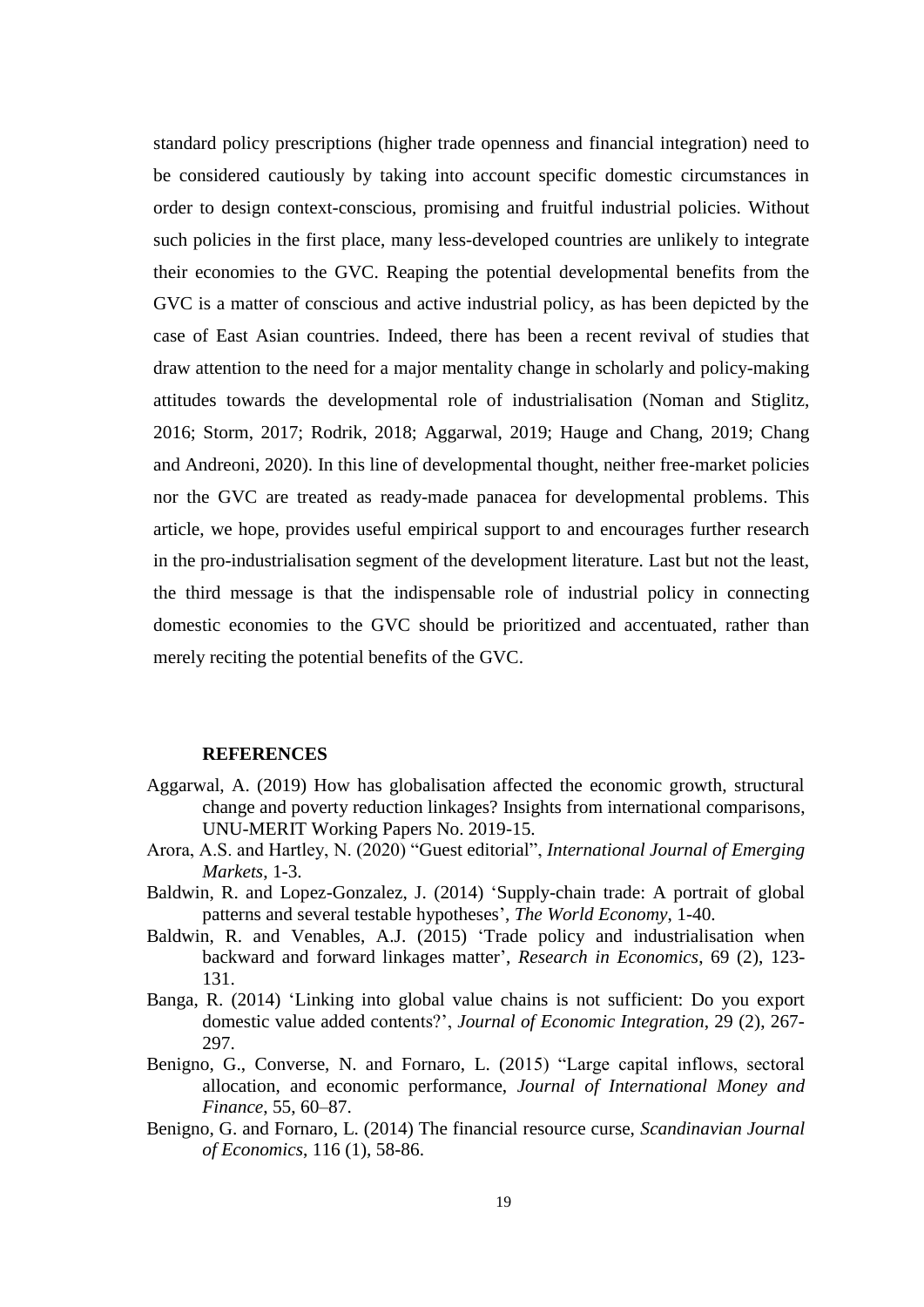- Chang, H-J, and Andreoni, A. (2020) 'Industrial Policy in the 21st Century', Development and Change, Focus issue, January, pp.1-28.
- Dasgupta, S. and Singh, A. (2006) 'Manufacturing, services and premature deindustrialization in developing countries: A Kaldorian analysis', UNU‐WIDER, United Nations University Research Paper, No. 2006/49.
- Dowrick, S. and Golley, J. (2004) 'Trade openness and growth: Who benefits*?*' *Oxford Review of Economic Policy*, 20 (1), 38-56.
- Felipe, J., Mehta, A. and Rhee, C. (2019) 'Manufacturing matters … but it's the jobs that count', *Cambridge Journal of Economics*, 43, 139-168.
- Foster-McGregor, N., Kaba, İ. and Szirmai, A. (2015) 'Structural change and the ability to sustain growth', UNIDO/UNU-MERIT background papers for the UNIDO, Industrial Development Report 2016 (IDR 2016 WP 11).
- Guzman, M., Ocampo, J. A. and Stiglitz, J. (2018) 'Real exchange rate policies for economic development', *World Development* (110), 51-62.
- Hauge, J. and Chang, H. J. (2019) 'The role of manufacturing versus services in economic development,' in Bianchi, P., Duran, C. R. and Labory, S. (eds.), Ch. 1, pp. 12-36, *Transforming Industrial Policy for the Digital Age*. Edward Elgar Publishing.
- Haraguchi, N., Cheng, C. F. C., Smeets, E. (2017) 'The importance of manufacturing in economic development: Has this changed?', *World Development* (93), 293-315.
- Hirschman, A. O. (1958) *The Strategy of Economic Development*. New Haven, CT: Yale University Press.
- Hirschman, A. O. (1992) [1986] 'Linkages in Economic Development', in A. O. Hirschman, *Rival Views of Market Society and Other Essays*, pp. 56–76. Cambridge, MA: Harvard University Press.
- Johnson, R. C. (2015) 'Five facts about value-added exports and implications for macroeconomics and trade research', *The Journal of Economic Perspectives*, 28 (2), 119-142.
- Jorgenson, D. W. and Timmer, M. P. (2011) 'Structural change in advanced nations: A new set of stylised facts', *Scandinavian Journal of Economics*, 113 (1), 1-29.
- Kaldor, N. (1963) 'Capital accumulation and economic growth', in F. A. Lutz and Hague, D.C. (eds.), Proceedings of a Conference Held by the International Economics Association, Macmillan, London, 177–222.
- Kaldor, N. (1966) *Causes of the Slow Rate of Economic Growth of the United Kingdom*, Cambridge University Press: Cambridge.
- Kaldor, N. (1967) *Strategic Factors in Economic Development*, New York State School of Industrial and Labour Relations, Cornell University: Ithaca NY.
- Kanbur, R., Noman, A. and Stiglitz, J. (eds.) (2019) *The Quality of Growth in Africa*. NewYork: Columbia University Press.
- Koopman, R., Wang, Z. and Wei, S-J. (2014) 'Tracing value added and double counting in gross exports', *The American Economic Review*, 104 (2), 459-494.
- Kose, M. A., Prasad, E., Rogoff, K. and Wei, S-J. (2009) 'Financial globalization: A reappraisal', *IMF Staff Papers*, 56 (1), 8-62.
- Kuznets, S. (1971), *Economic Growth of Nations: Total Output and Production Structure*, Harvard University Press, Cambridge, MA.
- Lane, P. R. and Milesi-Ferretti, G. M. (2007) ['The external wealth of nations mark II:](http://www.sciencedirect.com/science?_ob=ArticleURL&_udi=B6V6D-4NJ7WGN-1&_user=10&_coverDate=11%2F30%2F2007&_rdoc=1&_fmt=high&_orig=browse&_srch=doc-info%28%23toc%235812%232007%23999269997%23673025%23FLA%23display%23Volume%29&_cdi=5812&_sort=d&_docanchor=&_ct=12&_acct=C000050221&_version=1&_urlVersion=0&_userid=10&md5=f0246ea81843e9f6f495241e818fca86)  [Revised and extended estimates of foreign assets and liabilities, 1970–2004'](http://www.sciencedirect.com/science?_ob=ArticleURL&_udi=B6V6D-4NJ7WGN-1&_user=10&_coverDate=11%2F30%2F2007&_rdoc=1&_fmt=high&_orig=browse&_srch=doc-info%28%23toc%235812%232007%23999269997%23673025%23FLA%23display%23Volume%29&_cdi=5812&_sort=d&_docanchor=&_ct=12&_acct=C000050221&_version=1&_urlVersion=0&_userid=10&md5=f0246ea81843e9f6f495241e818fca86), *Journal of International Economics* (73), 223-250.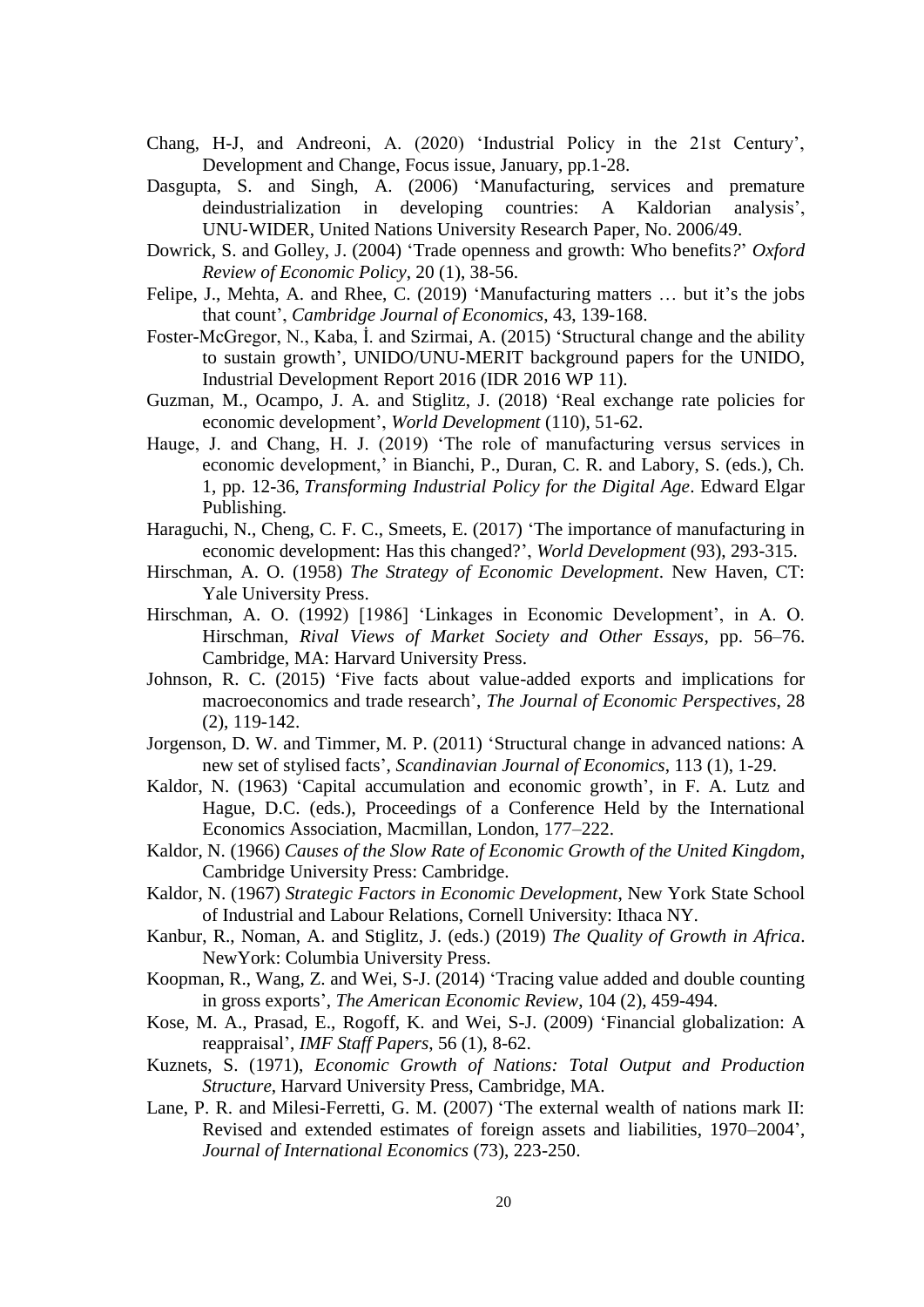- Maddison, A. 1980. 'Economic growth and structural change in advanced countries', in Levenson, I. and Wheeler, J. (eds.), *Western Economies in Transition: Structural Change and Adjustment Policies in Industrial Countries*, Westview Press, Boulder, CO, 41–60.
- Noman, A. and Stiglitz, J. (eds) (2016) *Efficiency, Finance and Varieties of Industrial Policy.* New York: Columbia University Press.
- Palma, G. J. (2005) 'Four sources of "de-industrialisation" and a new concept of the "Dutch disease"', in Ocampo, J. (ed.), *Beyond Reforms: Structural Dynamics and Macroeconomic Vulnerability*, New York: Stanford University Press and World Bank.
- Palma, G. J. (2014) 'De-Industrialisation, "premature" de-industrialisation and the Dutch-disease', *Revista NECAT - Ano 3, nº5 Jan-Jun.*
- Pedroni, P. (2004) 'Panel cointegration: Asymptotic and finite sample properties of pooled time series tests with an application to the purchasing power parity hypothesis', *Econometric Theory* (20), 597-625.
- Phillips, P., and Hansen, B. (1990) 'Statistical inference in instrumental variables regression with I(1) processes', *Review of Economic Studies* (57), 99–125.
- Ponte, S., Gereffi, G., Raj-Reichert, G., eds. (2019) *Handbook on Global Value Chains*, Cheltenham, UK & Northampton, US: Edward Elgar Publishing.
- Redding, S. (1999) 'Dynamic comparative advantage and the welfare effects of trade', *Oxford Economic Papers*, 51 (1), 15–39.
- Rodrik, D. (2008) 'The real exchange rate and economic growth', *Brookings Papers on Economic Activity* (Fall), 365-412.
- Rodrik, D. (2013) 'Unconditional convergence in manufacturing', *Quarterly Journal of Economics* (128), 165–204.
- Rodrik, D. (2016) 'Premature deindustrialization', *Journal of Economic Growth* (21), 1- 33.
- Rodrik, D. (2018) 'New Technologies, Global Value Chains, and Developing Economies', NBER Working Paper No. 25164.
- Rowthorn, R., and Coutts, K. (2004) 'De-industrialisation and the balance of payments in advanced economies', *Cambridge Journal of Economics*, 28 (5), 767-790.
- Rowthorn, R. and Coutts, K. (2013) 'De-industrialisation and the balance of payments in advanced economies', Centre for Business Research, University of Cambridge, Working Paper 453.
- Storm, S. (2017) 'The political economy of industrialization: Introduction to Development and Change, virtual Issue, 1-19.
- Szirmai, A. (2012) 'Industrialisation as an engine of growth in developing countries, 1950-2005', *Structural Change and Economic Dynamics*, 23 (4), 406-20.
- Szirmai, A. and Verspagen, B. (2015) 'Manufacturing and economic growth in developing countries, 1950–2005', *Structural Change and Economic Dynamics*, 34, 46–59.
- Targetti, F. (2005) 'Nicholas Kaldor: Key Contributions to Development Economics', *Development and Change*, 36 (6), 1185–99.
- Teimouri, S. and Zietz, J. (2018) "The impact of surges in net private capital inflows on manufacturing, investment, and unemployment, *Journal of International Money and Finance*, 88, 158-170.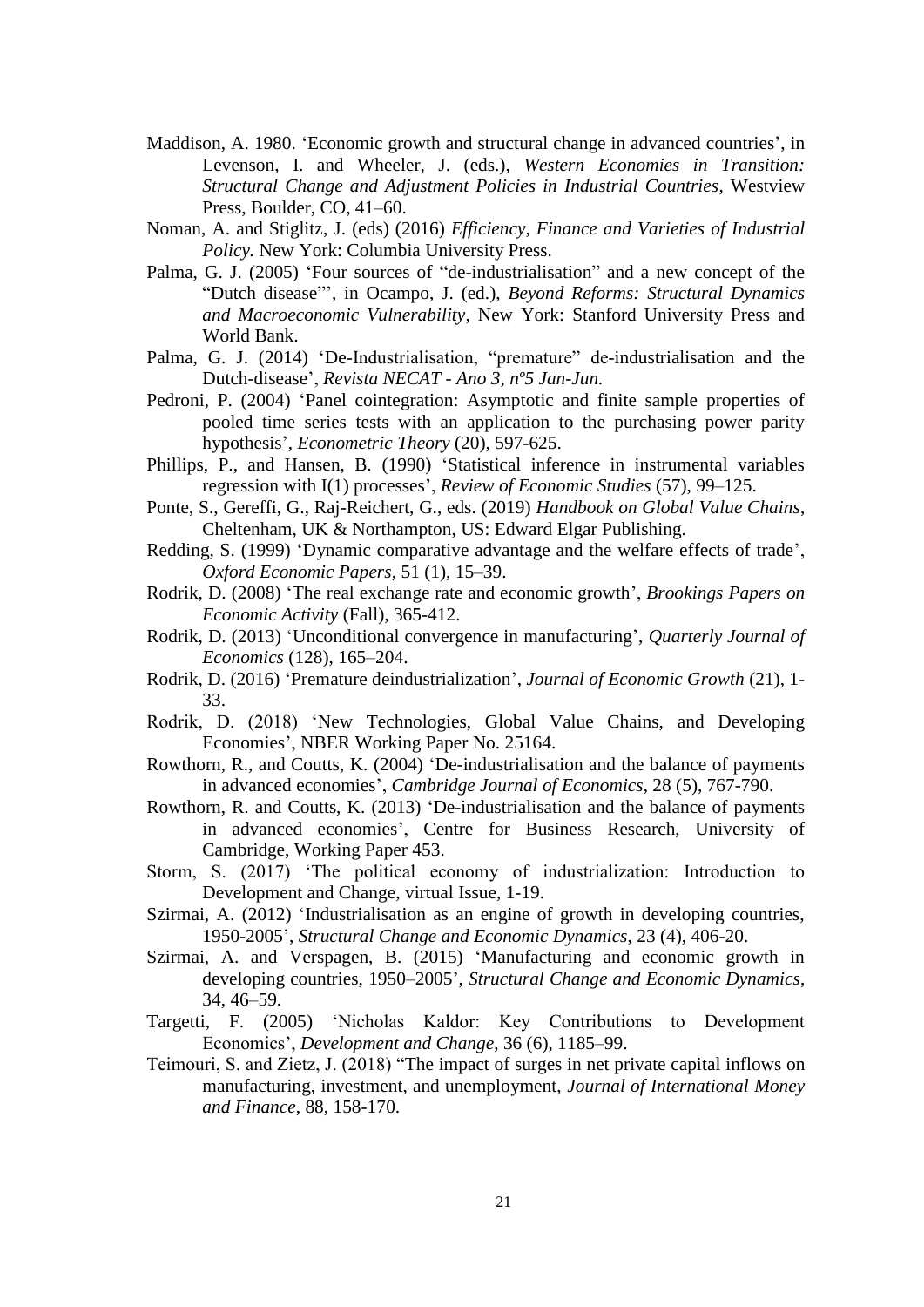- Timmer, M., de Vries, G., and de Vries, K. (2015) 'Patterns of Structural Change in Developing Countries'. In J. Weiss, and M. Tribe (eds), *Routledge Handbook of Industry and Development*, pp. 65-83, London: Routledge
- Tregenna, F. (2015) Deindustrialisation, structural change and sustainable economic growth, UNIDO/UNU-MERIT background papers for the UNIDO, *Industrial Development Report 2016* (IDR 2016 WP 4).
- UNIDO (2013) *Industrial Development Report 2013 – Sustaining Employment Growth: The Role of Manufacturing and Structural Change*, Vienna: UNIDO.
- Van Neus, L. (2018) The Drivers of Structural Change, *Journal of Economic Surveys*, 33(1), 309-349.
- World Bank (2020) *World Development Report 2020 - Trading for Development in the Age of Global Value Chains*, World Bank.